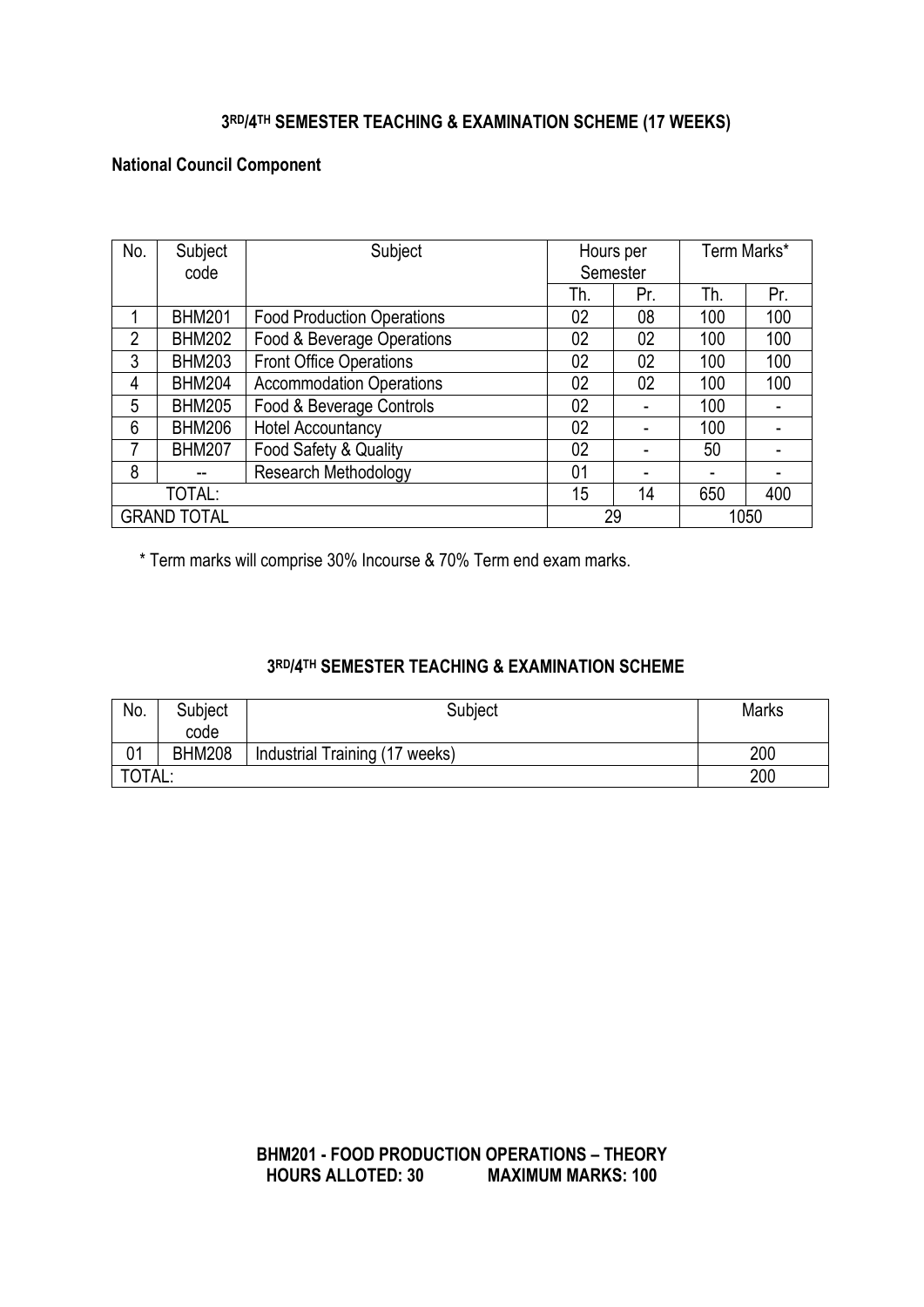| S.No. | <b>Topic</b>                                                                                                                                                                                                                                                                                                                                                                                                               | <b>Hours</b> | Weight |
|-------|----------------------------------------------------------------------------------------------------------------------------------------------------------------------------------------------------------------------------------------------------------------------------------------------------------------------------------------------------------------------------------------------------------------------------|--------------|--------|
|       |                                                                                                                                                                                                                                                                                                                                                                                                                            |              | age    |
| 01    | <b>QUANTITY FOOD PRODUCTION</b><br><b>EQUIPMENT</b>                                                                                                                                                                                                                                                                                                                                                                        | 07           | 05%    |
|       | A. Equipment required for mass/volume feeding<br>B. Heat and cold generating equipment<br>C. Care and maintenance of this equipment<br>D. Modern developments in equipment manufacture                                                                                                                                                                                                                                     |              |        |
|       | <b>MENU PLANNING</b>                                                                                                                                                                                                                                                                                                                                                                                                       |              | 10%    |
|       | A. Basic principles of menu planning – recapitulation<br>B. Points to consider in menu planning for various volume feeding<br>outlets such as Industrial, Institutional, Mobile Catering Units<br>C. Planning menus for<br>School/college students<br>Industrial workers<br>Hospitals<br>Outdoor parties<br>Theme dinners<br>Transport facilities, cruise lines, airlines, railway<br>D. Nutritional factors for the above |              |        |
|       | <b>INDENTING</b>                                                                                                                                                                                                                                                                                                                                                                                                           |              | 05%    |
|       | Principles of Indenting for volume feeding<br>Portion sizes of various items for different types of volume<br>$\bullet$<br>feeding<br>Modifying recipes for indenting for large scale catering<br>Practical difficulties while indenting for volume feeding<br>$\bullet$                                                                                                                                                   |              |        |
|       | <b>PLANNING</b>                                                                                                                                                                                                                                                                                                                                                                                                            |              | 05%    |
|       | Principles of planning for quantity food production with regard to<br>Space allocation<br><b>Equipment selection</b><br>Staffing                                                                                                                                                                                                                                                                                           |              |        |
| 02    | <b>VOLUME FEEDING</b>                                                                                                                                                                                                                                                                                                                                                                                                      | 07           |        |
|       | Institutional and Industrial Catering<br>А.<br>Types of Institutional & Industrial Catering<br>Problems associated with this type of catering<br>Scope for development and growth                                                                                                                                                                                                                                          |              | 5%     |
|       | <b>Hospital Catering</b><br>В.<br>Highlights of Hospital Catering for patients, staff, visitors<br>Diet menus and nutritional requirements                                                                                                                                                                                                                                                                                 |              | 5%     |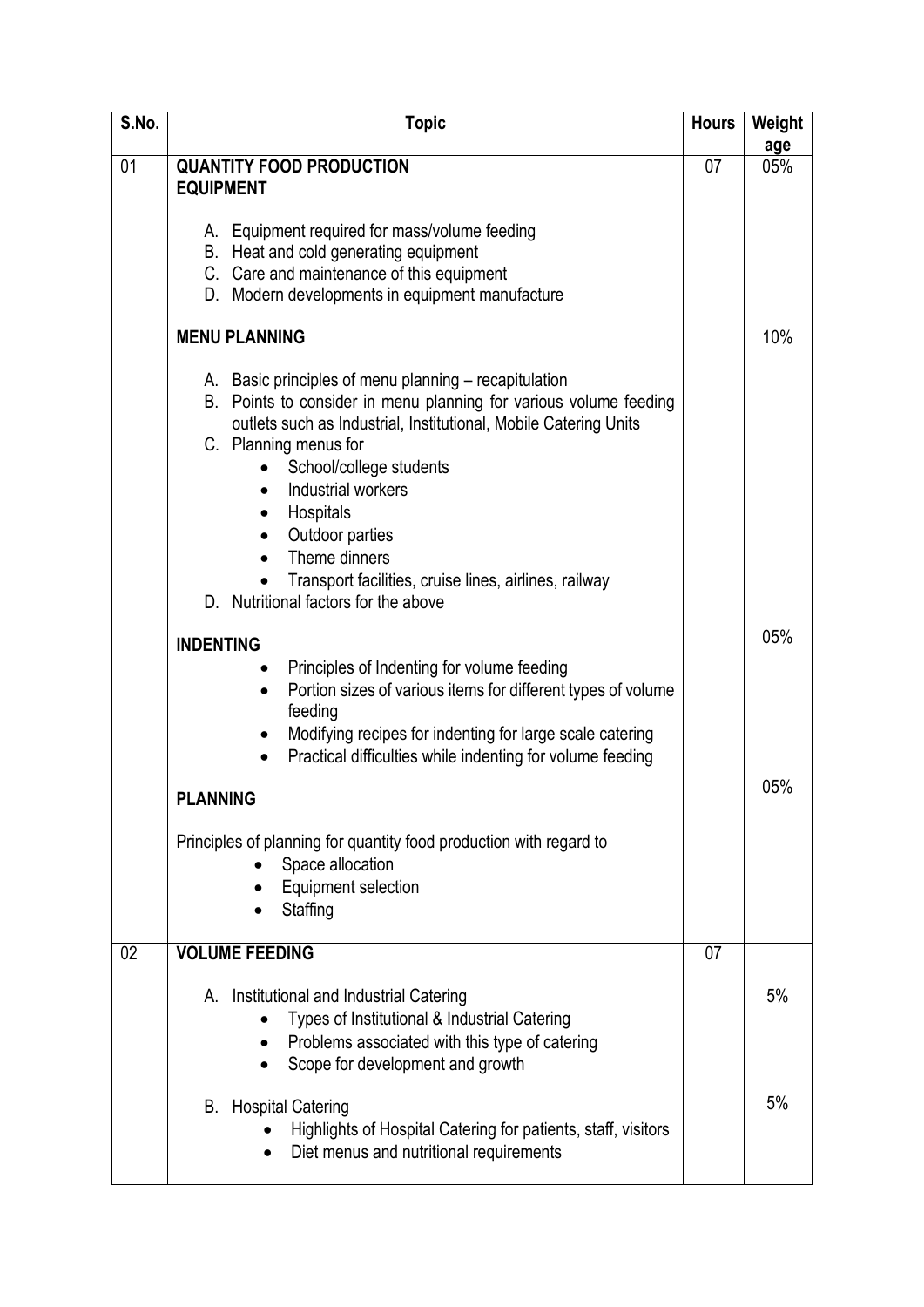|              | C. Off Premises Catering<br>Reasons for growth and development<br>Menu Planning and Theme Parties<br>$\bullet$<br>Concept of a Central Production Unit<br>Problems associated with off-premises catering<br>$\bullet$                                                                            |    | 5%   |
|--------------|--------------------------------------------------------------------------------------------------------------------------------------------------------------------------------------------------------------------------------------------------------------------------------------------------|----|------|
|              | D. Mobile Catering<br>Characteristics of Rail, Airline (Flight Kitchens and Sea<br>Catering)<br><b>Branches of Mobile Catering</b>                                                                                                                                                               |    | 5%   |
|              | E. Quantity Purchase & Storage<br>Introduction to purchasing<br>Purchasing system<br>$\bullet$<br>Purchase specifications<br>$\bullet$<br>Purchasing techniques<br>Storage                                                                                                                       |    | 5%   |
| 03           | <b>REGIONAL INDIAN CUISINE</b><br>A. Introduction to Regional Indian Cuisine<br>B. Heritage of Indian Cuisine<br>C. Factors that affect eating habits in different parts of the country                                                                                                          | 16 | 15%  |
|              | D. Cuisine and its highlights of different states/regions/communities<br>to be discussed under:<br>Geographic location<br>Historical background<br>$\bullet$<br>Seasonal availability<br>$\bullet$<br>Special equipment<br>Staple diets<br>Specialty cuisine for festivals and special occasions |    |      |
|              | <b>STATES</b><br>Andhra Pradesh, Bengal, Goa, Gujarat, Karnataka, Kashmir, Kerala,<br>Madhya Pradesh, Maharashtra, North Eastern States, Punjab, Rajasthan,<br>Tamil Nadu and Uttar Pradesh/Uttaranchal                                                                                          |    | 25%  |
|              | <b>COMMUNITIES</b><br>Parsee, Chettinad, Hyderabadi, Lucknowi, Avadhi, Malbari/Syrian<br><b>Christian and Bohri</b>                                                                                                                                                                              |    | 10%  |
|              | <b>DISCUSSIONS</b><br>Indian Breads, Indian Sweets, Indian Snacks                                                                                                                                                                                                                                |    |      |
| <b>TOTAL</b> |                                                                                                                                                                                                                                                                                                  | 30 | 100% |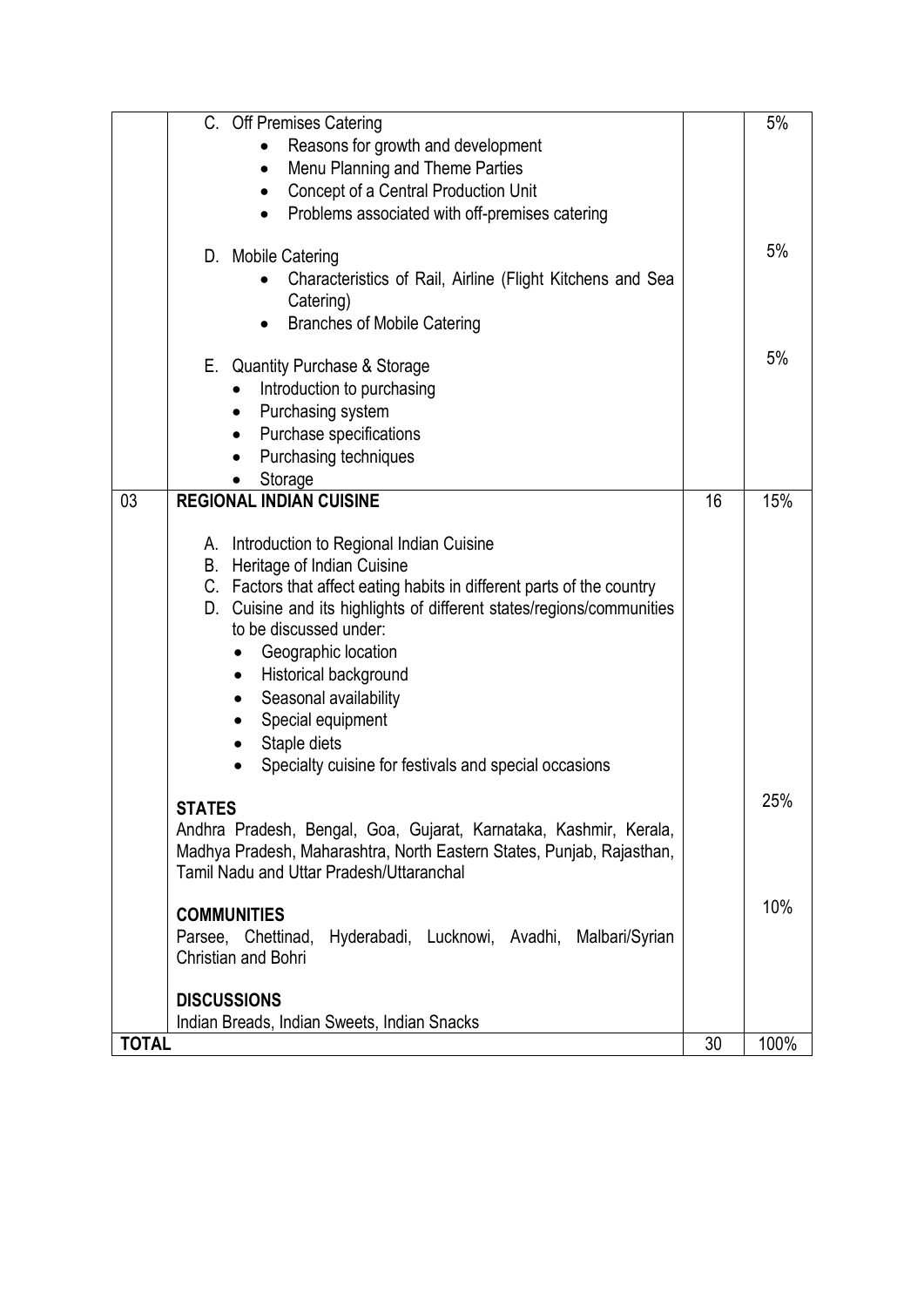# **FOOD PRODUCTION OPERATIONS – PRACTICAL HOURS ALLOTED: 120**

Each institute to formulate 36 set of menus from the following cuisines.

- Awadh
- Bengal
- Goa
- Gujarat
- Hyderabad
- Kashmiri
- Maharastra
- Punjabi
- Rajasthan
- South India (Tamilnadu, Karnataka, Kerala)

# **SUGGESTED MENUS**

# **MAHARASTRIAN**

- MENU 01 Masala Bhat Kolhapuri Mutton Batata Bhajee Masala Poori Koshimbir Coconut Poli
- MENU 02 Moong Dal Khichdee Patrani Macchi Tomato Saar Tilgul Chapatti Amti Basundi

# **AWADH**

- MENU 01 Yakhni Pulao Mughlai Paratha Gosht Do Piaza Badin Jaan Kulfi with Falooda
- MENU 02 Galouti Kebab Bakarkhani Gosht Korma Paneer Pasanda Muzzafar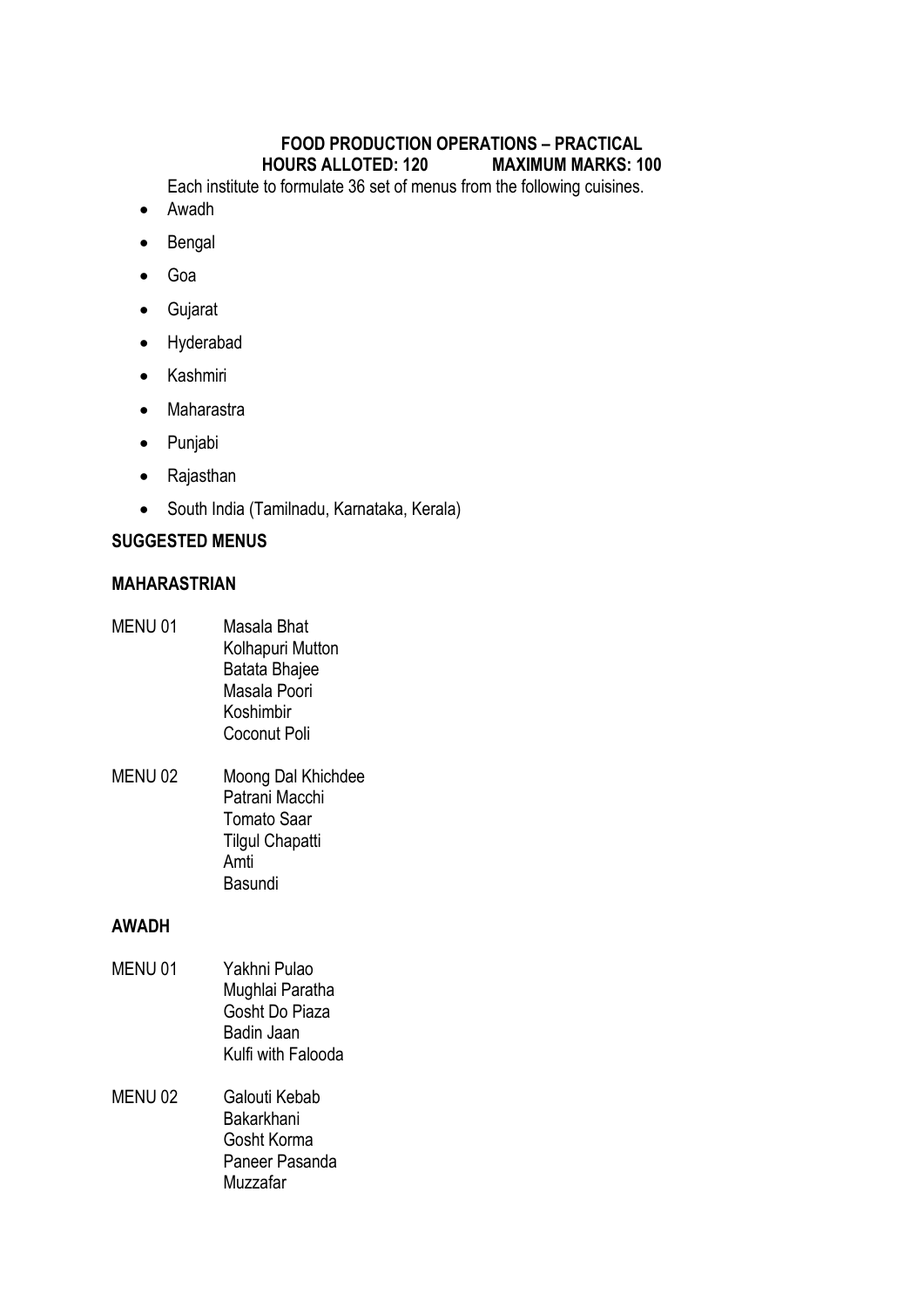# **BENGALI**

| MENU <sub>01</sub> | <b>Ghee Bhat</b><br>Macher Jhol<br>Aloo Posto<br>Misti Doi     |
|--------------------|----------------------------------------------------------------|
| MENU <sub>02</sub> | Doi Mach<br>Tikoni Pratha<br>Baigun Bhaja<br>Payesh            |
| MENU 03            | Mach Bhape<br>Luchi<br>Sukto<br>Kala Jamun                     |
| MENU <sub>04</sub> | Prawan Pulao<br>Mutton Vidalloo<br>Beans Foogath<br>Dodol      |
| <b>GOAN</b>        |                                                                |
| MENU 01            | Arroz<br>Galina Xacutti<br><b>Toor Dal Sorak</b><br>Alle Belle |
| <b>MENILOO</b>     | ہے ان دی گئی ہے۔                                               |

| MENU 02 | Coconut Pulao       |  |
|---------|---------------------|--|
|         | <b>Fish Caldeen</b> |  |
|         | Cabbage Foogath     |  |
|         | <b>Bibinca</b>      |  |

# **PUNJABI**

| MENU <sub>01</sub> | Rada Meat<br>Matar Pulao<br>Kadhi<br>Punjabi Gobhi<br>Kheer         |
|--------------------|---------------------------------------------------------------------|
| MENU <sub>02</sub> | Amritsari Macchi<br>Rajmah Masala<br>Pindi Chana<br><b>Bhaturas</b> |

Row Di Kheer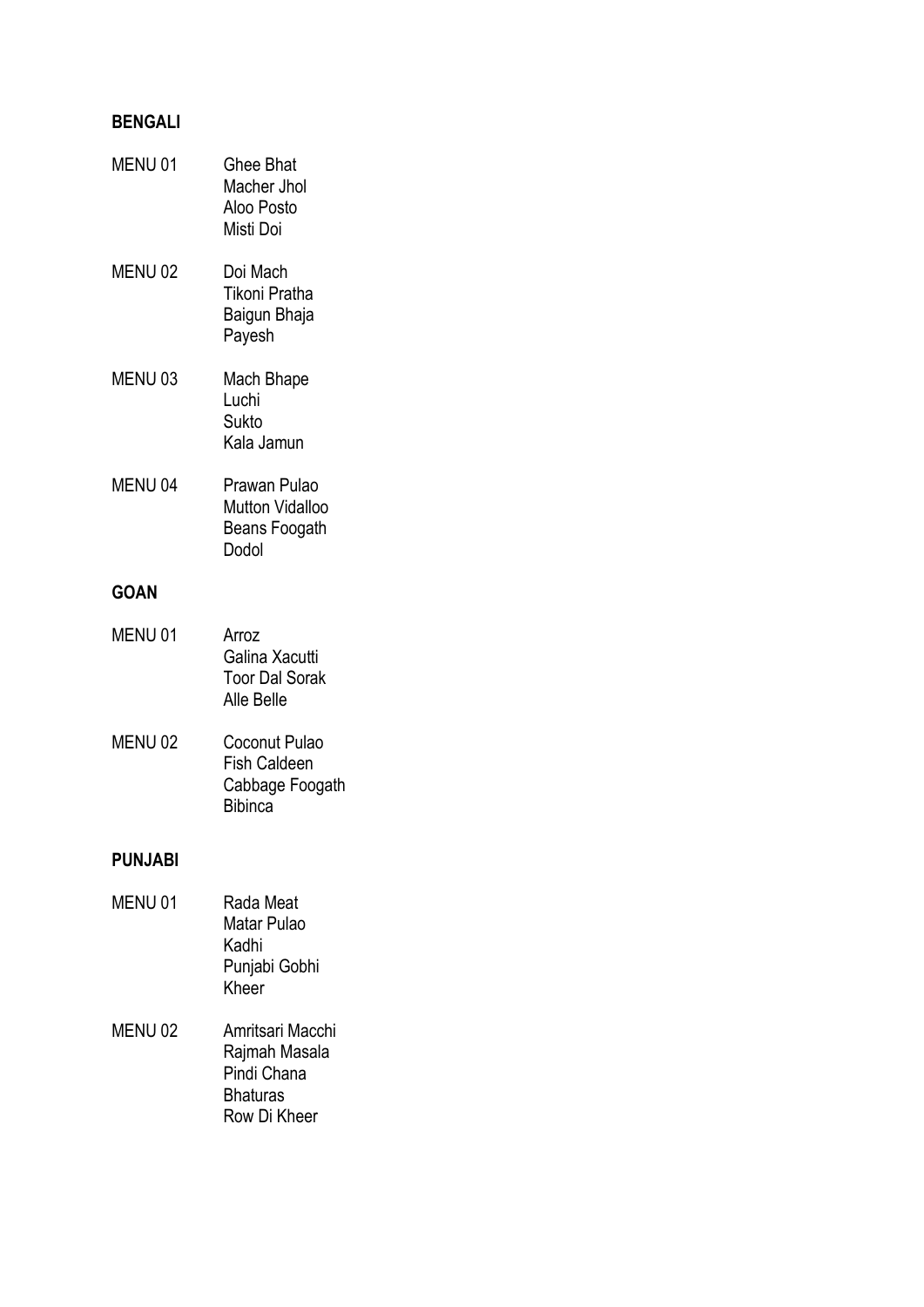- MENU 03 Sarson Da Saag Makki Di Roti Peshawari Chole Motia Pulao Sooji Da Halwa
- MENU 04 Tandoori Roti Tandoori Murg Dal Makhani Pudinia Chutny Baingan Bhartha Savian

# **SOUTH INDIAN**

| MENU 01            | Meen Poriyal<br><b>Curd Rice</b><br>Thoran<br>Rasam<br>Pal Payasam             |
|--------------------|--------------------------------------------------------------------------------|
| MENU 02            | Line Rice<br>Meen Moilee<br>Olan<br>Malabari Pratha<br>Parappu Payasam         |
| MENU <sub>03</sub> | <b>Tamarind Rice</b><br>Kori Gashi<br>Kalan<br>Sambhar<br>Savian Payasam       |
| MENU <sub>04</sub> | <b>Coconut Rice</b><br><b>Chicken Chettinad</b><br>Avial<br>Huli<br>Mysore Pak |

# **RAJASTHANI**

MENU 01 Gatte Ka Pulao Lal Maas Makki Ka Soweta Chutny (Garlic) Dal Halwa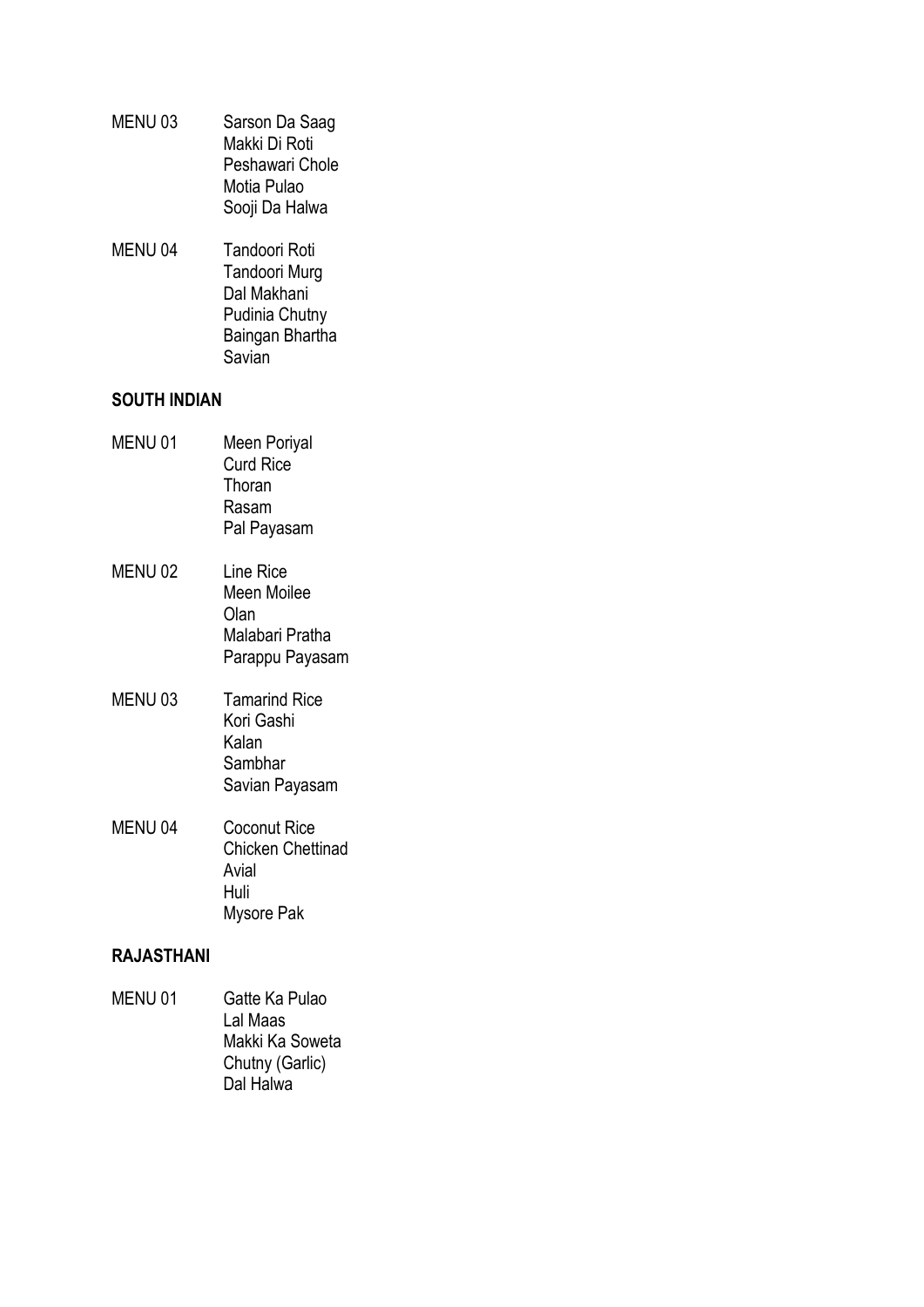MENU 02 Dal **Batti** Churma Besan Ke Gatte Ratalu Ki Subzi Safed Mass

#### **GUJRATI**

- MENU 01 Sarki Brown Rice Salli Murg Gujrati Dal Methi Thepla **Shrikhand**
- MENU 02 Gujrati Khichadi Oondhiyu Batata Nu Tomato Osaman Jeera Poori Mohanthal

#### **HYDERABADI**

- MENU 01 Sofyani Biryani Methi Murg Tomato Kut Hare Piaz ka Raita Double Ka Meetha
- MENU 02 Kachi Biryani Dalcha Mirchi Ka Salan Mix Veg. Raita Khumani Ka Meetha

## **KASHMIRI**

Two menus may be formed out of the Dishes given as under:

**Rice and Bread Preparations:** Mutaegen, Pulao (Kashmiri), Plain Rice, Girdeh, Lawas

**Meat Preparations:** Gushtaba ,Rista ,Marchevangan korma, Macch Kofta, Yakhean Kaliya, Tabak Maaz, Rogon Josh

**Vegetables and Potato:** Ruwangan chaman,Choek wangan,Chaman Qaliyan Alleh Yakhean, Dum Aloo Kashmiri ,Nader Palak, Razma Gogji

**Sweet Dishes**: Kongeh Phirin (Sooji phirni with Saffron), Aae't phirin (Wheat Flour Phirni), Halwa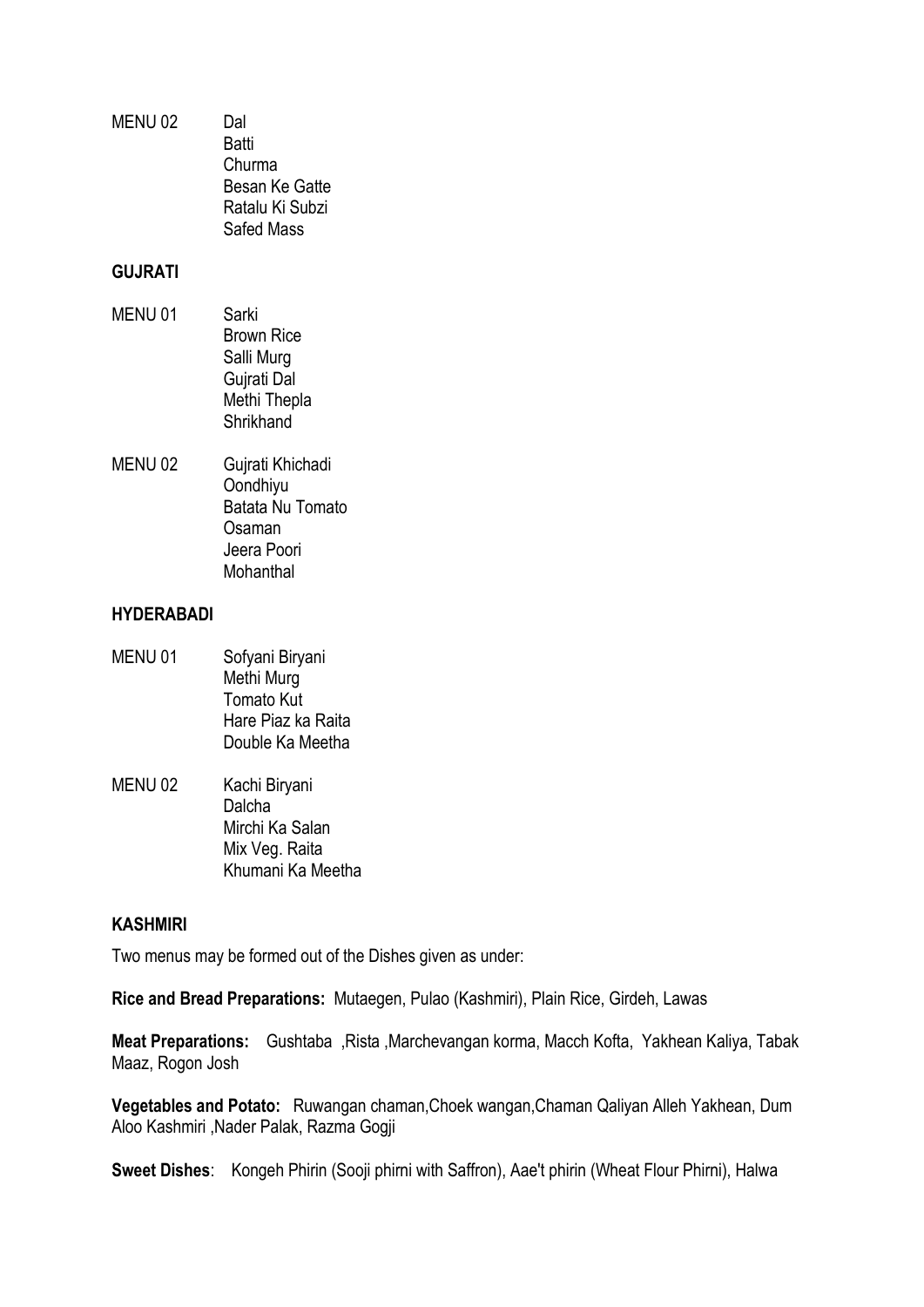**Chutneys**: Mujeh cheten, Ganda Cheten, Dueen cheten, Aleh cheten (pumpkin chutney)

**Note:** In addition to above each institute to formulate 08 (eight) set of regional menus including snacks, sweets etc.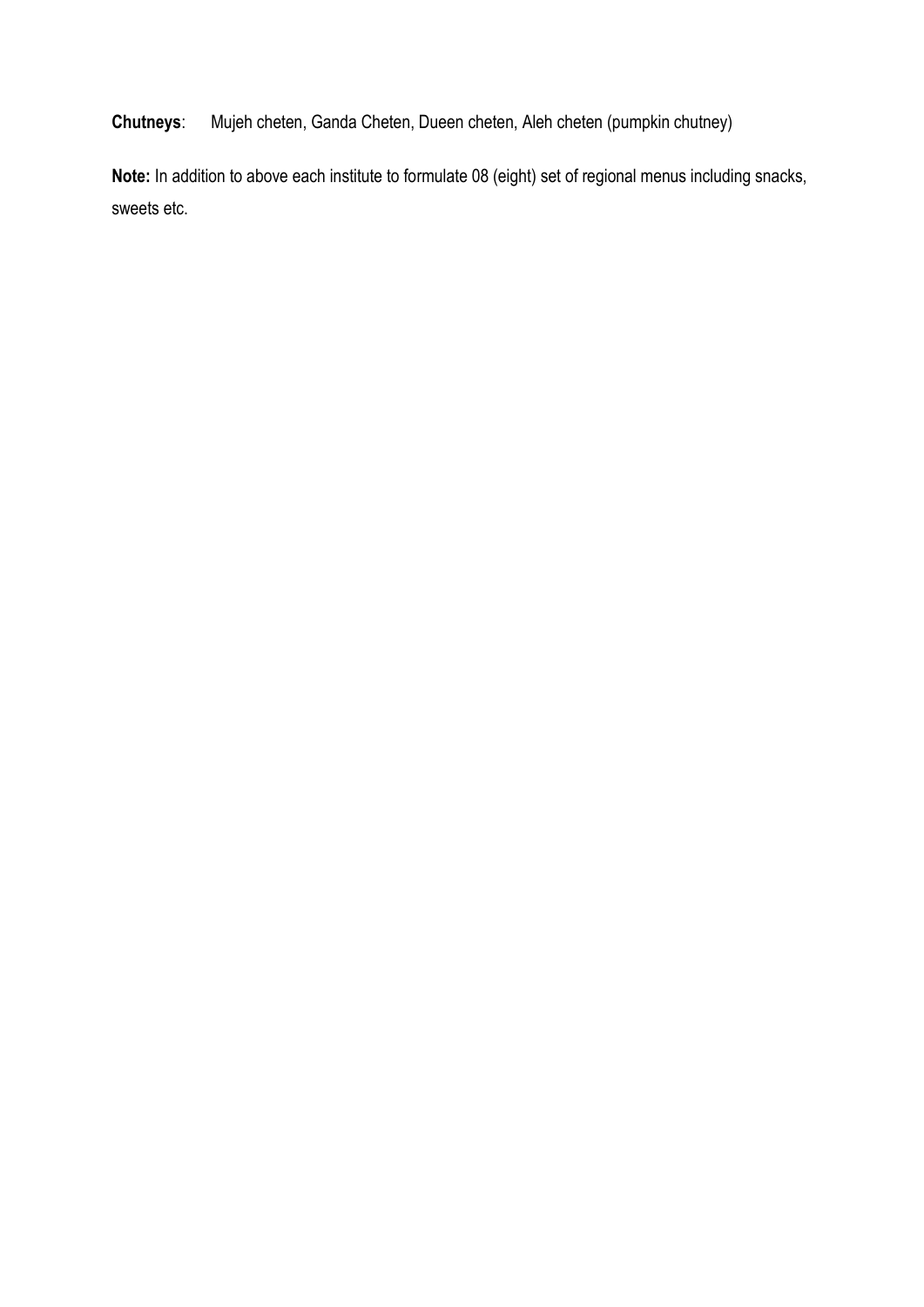# **MARKING SCHEME FOR PRACTICAL EXAMINATION (SEM-III/IV) BHM201**

|    | <b>MAXIMUM MARKS</b><br><b>PASS MARKS</b>                                     |              | 100<br>50                |
|----|-------------------------------------------------------------------------------|--------------|--------------------------|
|    | <b>TOTAL TIME ALLOWED</b>                                                     |              | 06.00 HRS                |
|    | TIME ALLOWED FOR INDENTING & PLAN OF WORK<br><b>SCULLERY &amp; WINDING UP</b> |              | 30 MINUTES<br>30 MINUTES |
|    |                                                                               |              |                          |
|    | All menu items to be made from the prescribed syllabus only                   |              |                          |
|    | Part – A (Cookery)                                                            |              |                          |
|    | 1. Rice preparation                                                           | 10           |                          |
| 2. | <b>Indian Bread</b>                                                           | 10           |                          |
|    | 3. Main Course                                                                | 20           |                          |
|    | 4. Accompaniment/ Veg. Dish/ Dal etc                                          | 10           |                          |
| 5. | Sweet                                                                         | 10           |                          |
|    |                                                                               | 60           |                          |
|    | Part – B (General Assessment)                                                 |              |                          |
|    | 1. Uniform & Grooming                                                         | 05           |                          |
| 2. | Indenting and plan of work                                                    | 10           |                          |
| 3. | Scullery, equipment cleaning and Hygiene                                      | 10           |                          |
| 4. | Viva                                                                          | 05           |                          |
| 5. | Journal                                                                       | 10           |                          |
|    |                                                                               | 40           |                          |
|    | <b>PARAMETERS OF ASSESMENT OF EACH DISH</b>                                   |              |                          |
|    | A) Temperature                                                                | 20%          |                          |
|    | B) Texture / Consistency                                                      | 20%          |                          |
|    | C) Aroma / Flavour                                                            | 20%          |                          |
|    | D) Taste                                                                      | 20%          |                          |
|    | E) Presentation                                                               | 20%          |                          |
|    |                                                                               | <u> 100%</u> |                          |

## **NOTE:**

- 1. Journal is not allowed during indenting or practical. It must be handed over to the examiner before commencement of examination.
- 2. Invigilation will be done by both internal and external persons.
- 3. Each student will cook 10 portions of each dish/item.
- 4. Extra ingredients may be made available in case of failure but of limited types and quantity (groceries and dairy products only). Only one extra attempt may be permitted.
- 5. Uniform and grooming must be checked by the examiners before commencement of examination.
- 6. Students are not allowed to take help from books, notes, journal or any other person.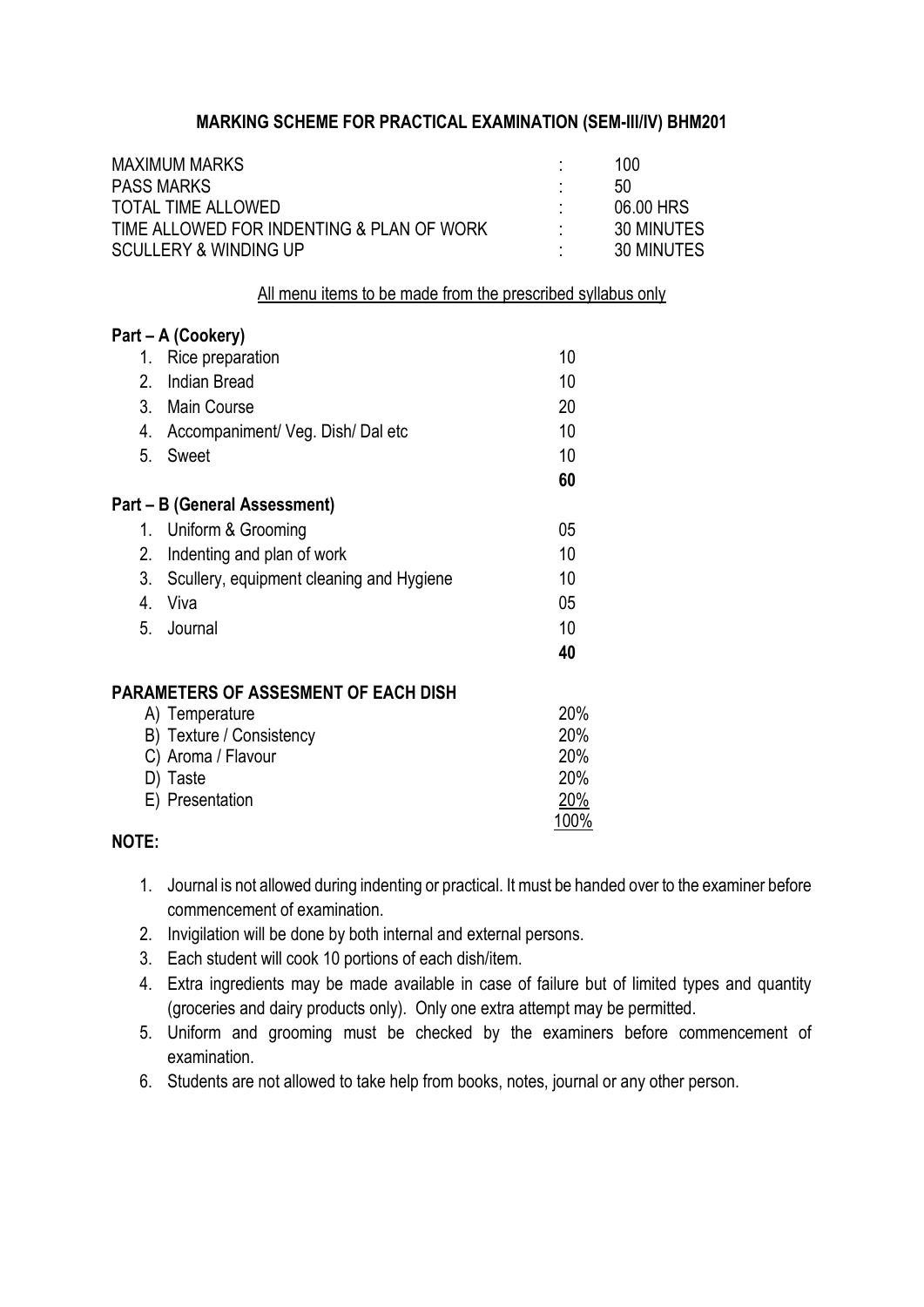# **BHM202 - FOOD & BEVERAGE SERVICE OPERATIONS – THEORY HOURS ALLOTED: 30 MAXIMUM MARKS: 100**

| S.No. | <b>Topic</b>                                                 | <b>Hours</b> | Weight    |
|-------|--------------------------------------------------------------|--------------|-----------|
| 01    | <b>ALCOHOLIC BEVERAGE</b>                                    | 03           | age<br>7% |
|       | A. Introduction and definition                               |              |           |
|       | <b>Production of Alcohol</b><br>В.                           |              |           |
|       | Fermentation process<br>$\bullet$                            |              |           |
|       | <b>Distillation process</b><br>$\bullet$                     |              |           |
|       | C. Classification with examples                              |              |           |
| 02    | <b>DISPENSE BAR</b>                                          | 02           | 07%       |
|       | A. Introduction and definition                               |              |           |
|       | Bar layout – physical layout of bar<br>В.                    |              |           |
|       | C. Bar stock - alcohol & non alcoholic beverages             |              |           |
|       | D. Bar equipment                                             |              |           |
| 03    | <b>WINES</b>                                                 | 08           | 30%       |
|       | A. Definition & History                                      |              |           |
|       | B. Classification with examples                              |              |           |
|       | Table/Still/Natural<br>$\bullet$                             |              |           |
|       | Sparkling<br>$\bullet$                                       |              |           |
|       | Fortified<br>$\bullet$                                       |              |           |
|       | Aromatized<br>$\bullet$                                      |              |           |
|       | C. Production of each classification                         |              |           |
|       | D. Old World wines (Principal wine regions, wine laws, grape |              |           |
|       | varieties, production and brand names)                       |              |           |
|       | France                                                       |              |           |
|       | Germany                                                      |              |           |
|       | Italy                                                        |              |           |
|       | Spain                                                        |              |           |
|       | Portugal                                                     |              |           |
|       | E. New World Wines (Principal wine regions, wine laws, grape |              |           |
|       | varieties, production and brand names)                       |              |           |
|       | <b>USA</b><br>$\bullet$                                      |              |           |
|       | Australia                                                    |              |           |
|       | India                                                        |              |           |
|       | Chile                                                        |              |           |
|       | South Africa                                                 |              |           |
|       | Algeria                                                      |              |           |
|       | New Zealand                                                  |              |           |
|       | F. Food & Wine Harmony                                       |              |           |
|       | G. Storage of wines                                          |              |           |
|       | Wine terminology (English & French)<br>Н.                    |              |           |
| 04    | <b>BEER</b>                                                  | 04           | 15%       |
|       | Introduction & Definition<br>Α.                              |              |           |
|       | Types of Beer<br>В.                                          |              |           |
|       | C. Production of Beer                                        |              |           |
|       | D. Storage                                                   |              |           |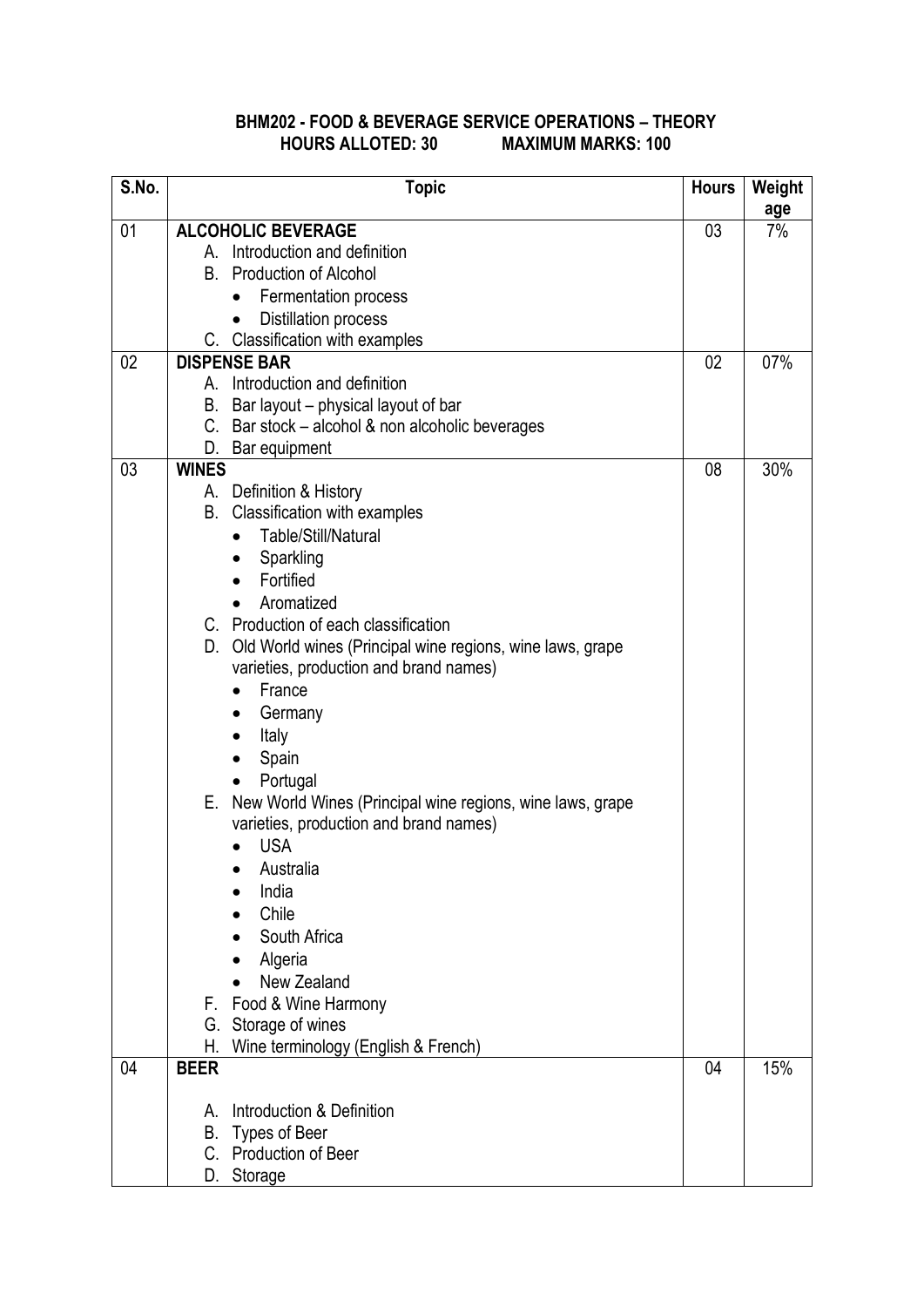| 05           | <b>SPIRITS</b>                                                      | 07 | 25   |
|--------------|---------------------------------------------------------------------|----|------|
|              |                                                                     |    |      |
|              | Introduction & Definition<br>A                                      |    |      |
|              | <b>Production of Spirit</b><br>В.                                   |    |      |
|              | Pot-still method                                                    |    |      |
|              | Patent still method                                                 |    |      |
|              | C. Production of                                                    |    |      |
|              | Whisky<br>$\bullet$                                                 |    |      |
|              | <b>Rum</b>                                                          |    |      |
|              | Gin<br>$\bullet$                                                    |    |      |
|              | <b>Brandy</b>                                                       |    |      |
|              | Vodka                                                               |    |      |
|              |                                                                     |    |      |
|              | Tequilla<br>D. Different Proof Spirits                              |    |      |
|              | American Proof                                                      |    |      |
|              |                                                                     |    |      |
|              | British Proof (Sikes scale)                                         |    |      |
|              | Gay Lussac (OIML Scale)                                             |    |      |
| 06           | <b>APERITIFS</b>                                                    | 03 | 08%  |
|              |                                                                     |    |      |
|              | A. Introduction and Definition                                      |    |      |
|              | <b>Types of Aperitifs</b><br>В.                                     |    |      |
|              | Vermouth (Definition, Types & Brand names)                          |    |      |
|              | Bitters (Definition, Types & Brand names)                           |    |      |
| 07           | <b>LIQUEURS</b>                                                     | 03 | 08%  |
|              |                                                                     |    |      |
|              | A. Definition & History                                             |    |      |
|              | <b>B.</b> Production of Liqueurs                                    |    |      |
|              | C.<br>Broad Categories of Liqueurs (Herb, Citrus, Fruit/Egg, Bean & |    |      |
|              | Kernel)                                                             |    |      |
|              | D. Popular Liqueurs (Name, colour, predominant flavour & country    |    |      |
|              | of origin)                                                          |    |      |
| <b>TOTAL</b> |                                                                     | 30 | 100% |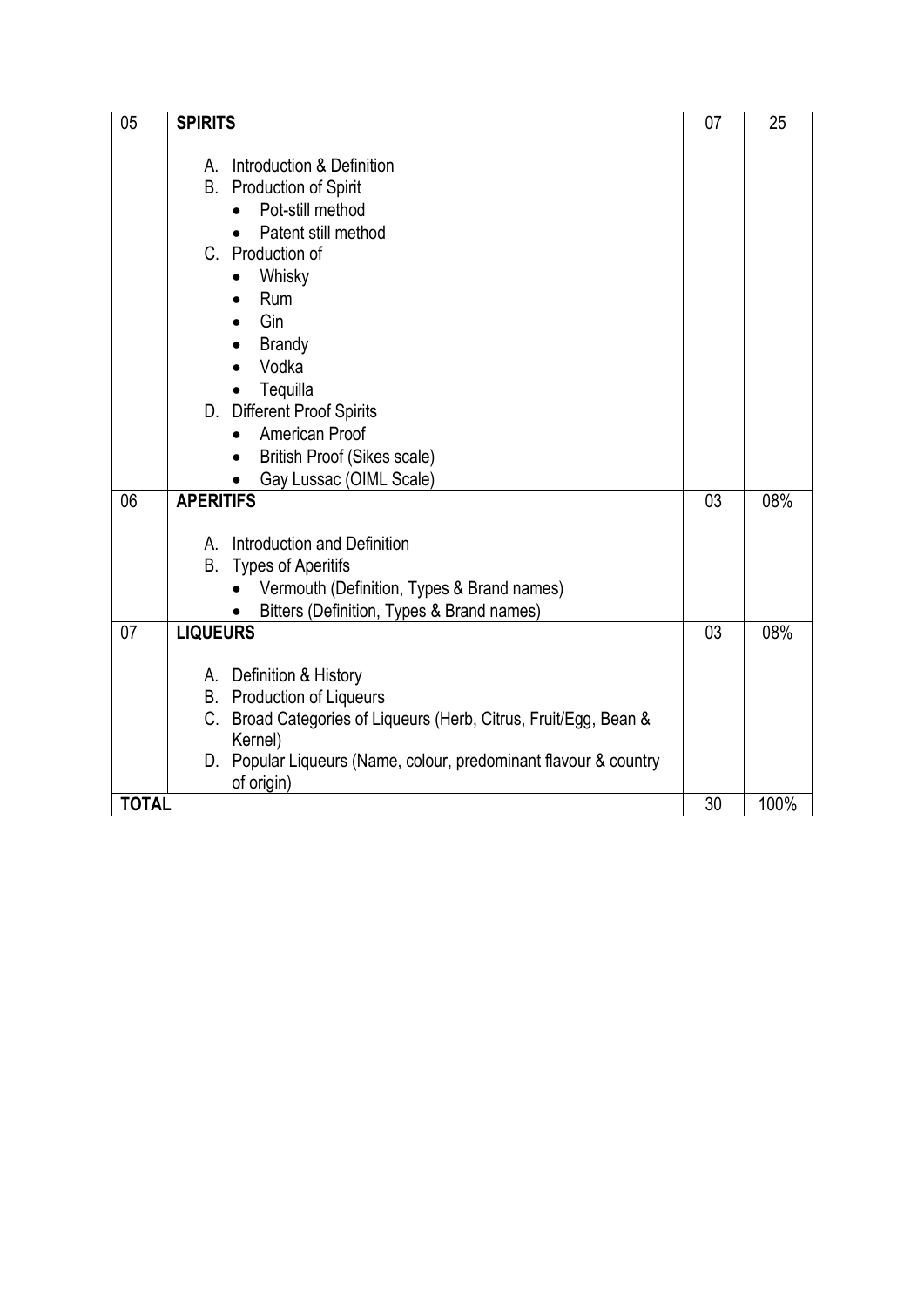# **FOOD & BEVERAGE SERVICE OPERATIONS - PRACTICAL HOURS ALLOTED: 30**

| S.No | <b>Topic</b>                                                                                    | <b>Hours</b> |
|------|-------------------------------------------------------------------------------------------------|--------------|
| 01   | Dispense Bar - Organizing Mise-en-place                                                         | 05           |
|      | Task-01 Wine service equipment                                                                  |              |
|      | Task-02 Beer service equipment                                                                  |              |
|      | Task-03 Cocktail bar equipment                                                                  |              |
|      | Task-04 Liqueur / Wine Trolley                                                                  |              |
|      | Task-05 Bar stock - alcoholic & non-alcoholic beverages                                         |              |
|      | Task-06 Bar accompaniments & garnishes                                                          |              |
|      | Task-07 Bar accessories & disposables                                                           |              |
| 02   | <b>Service of Wines</b>                                                                         | 05           |
|      | Task-01 Service of Red Wine                                                                     |              |
|      | Task-02 Service of White/Rose Wine                                                              |              |
|      | Task-03 Service of Sparkling Wines                                                              |              |
|      | <b>Task-04 Service of Fortified Wines</b>                                                       |              |
|      | <b>Task-05 Service of Aromatized Wines</b>                                                      |              |
|      | Task-06 Service of Cider, Perry & Sake                                                          |              |
| 03   | <b>Service of Aperitifs</b>                                                                     | 03           |
|      | <b>Task-01 Service of Bitters</b>                                                               |              |
|      | Task-02 Service of Vermouths                                                                    |              |
| 04   | <b>Service of Beer</b>                                                                          | 02           |
|      | Task-01 Service of Bottled & canned Beers                                                       |              |
|      | Task-02 Service of Draught Beers                                                                |              |
| 05   | <b>Service of Spirits</b>                                                                       | 04           |
|      | Task-01 Service styles - neat/on-the-rocks/with appropriate mixers                              |              |
|      | Task-02 Service of Whisky                                                                       |              |
|      | Task-03 Service of Vodka                                                                        |              |
|      | Task-04 Service of Rum                                                                          |              |
|      | Task-05 Service of Gin                                                                          |              |
|      | Task-06 Service of Brandy                                                                       |              |
|      | Task-07 Service of Tequila                                                                      |              |
| 06   | <b>Service of Liqueurs</b>                                                                      | 03           |
|      | Task-01 Service styles – neat/on-the-rocks/with cream/en frappe<br>Task-02 Service from the Bar |              |
|      |                                                                                                 |              |
| 07   | Task-03 Service from Liqueur Trolley<br><b>Wine &amp; Drinks List</b>                           | 04           |
|      | Task-01 Wine Bar                                                                                |              |
|      | Task-02 Beer Bar                                                                                |              |
|      | Task-03 Cocktail Bar                                                                            |              |
| 08   | <b>Matching Wines with Food</b>                                                                 | 04           |
|      | Task-01 Menu Planning with accompanying Wines                                                   |              |
|      | <b>Continental Cuisine</b>                                                                      |              |
|      |                                                                                                 |              |
|      | Indian Regional Cuisine                                                                         |              |
|      | Task-02 Table laying & Service of menu with accompanying Wines                                  |              |
|      | <b>Continental Cuisine</b>                                                                      |              |
|      | Indian Regional Cuisine                                                                         |              |
|      | <b>TOTAL</b>                                                                                    | 30           |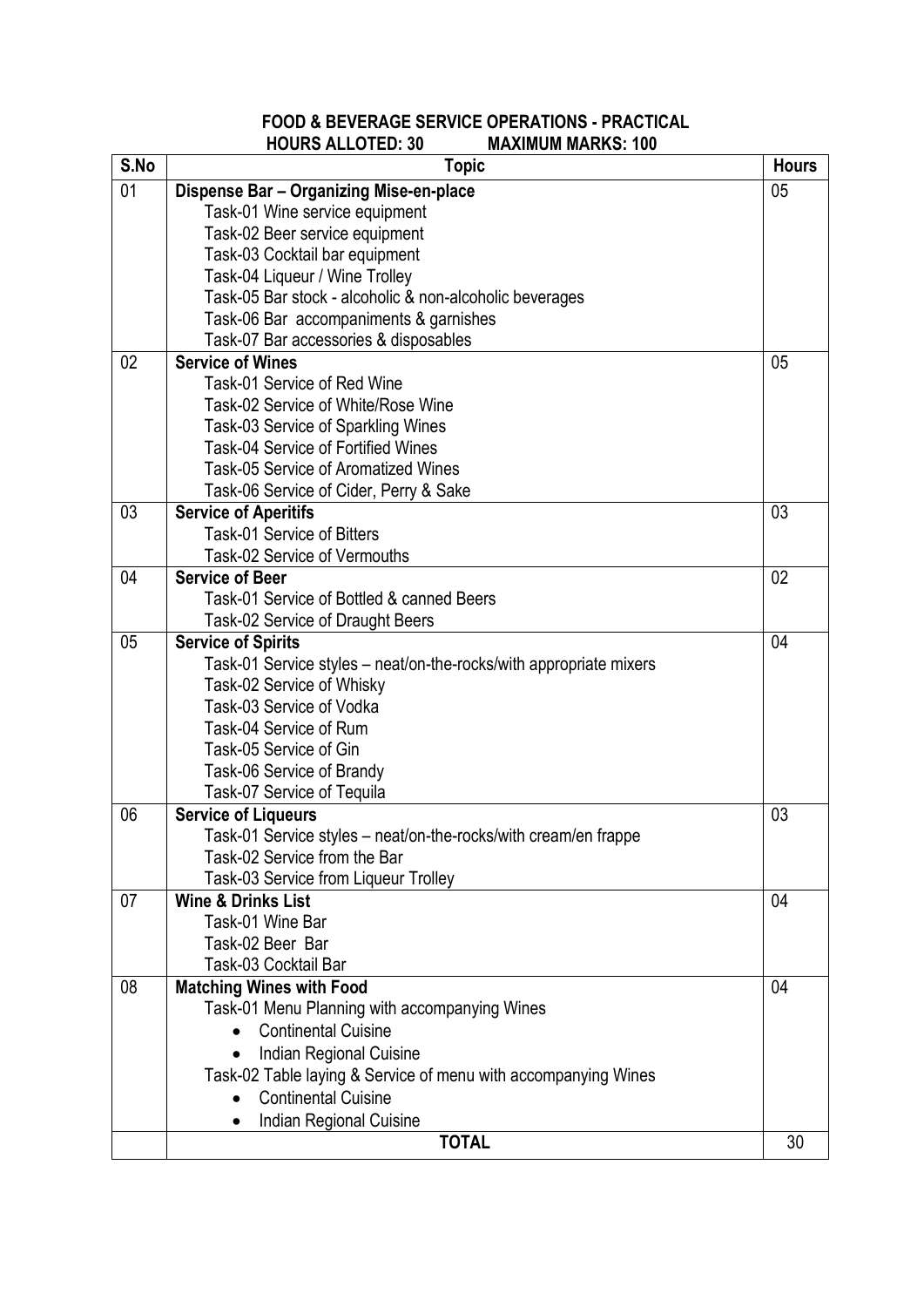## **MARKING SCHEME FOR PRACTICAL EXAMINATION (SEM-III/IV) BHM202**

| <b>MAXIMUM MARKS</b> | 100      | <b>PASS MARKS</b> | 50 |
|----------------------|----------|-------------------|----|
| <b>DURATION</b>      | 03.00HRS |                   |    |

#### All Technical Skills to be tested as listed in the syllabus

|                |                                   |                     | <b>MARKS</b> |
|----------------|-----------------------------------|---------------------|--------------|
| $\mathbf{1}$ . | Uniform / Grooming                | ٠<br>$\blacksquare$ | 10           |
| 2.             | Misc-en-place                     | ٠<br>$\blacksquare$ | 10           |
| 3.             | Service of wine                   | ٠                   | 20           |
| 4.             | Service of Spirits & liqueur etc. | ٠                   | 15           |
| 5.             | Food & Beverage Service           | ٠<br>$\blacksquare$ | 25           |
| 6.             | Viva                              | ٠                   | 10           |
| 7.             | Journal                           | ٠                   | 10           |
|                | <b>TOTAL</b>                      | ٠                   | 100          |

# **NOTE:**

- 1. The examination should test skills and knowledge of the students by assigning sets of tasks as listed in the practical syllabus under each category.
- 2. Each should be responsible for laying of 4 covers. The student must also ensure that sideboard contains everything necessary for service.
- 3. During table service each guest should pose one question to the candidate on the item being served. The invigilators can brief guests prior to service.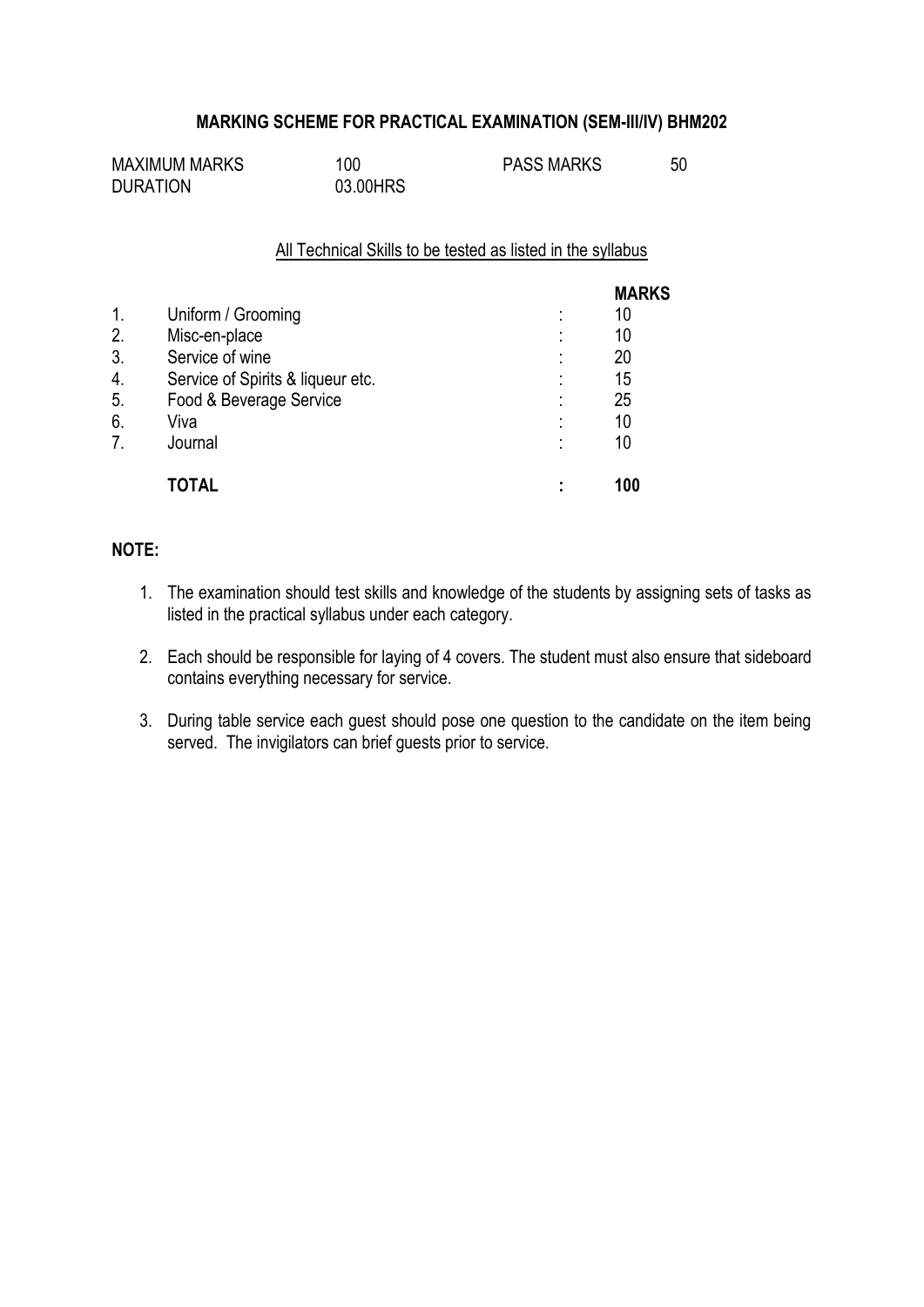# **BHM203 - FRONT OFFICE OPERATIONS – THEORY HOURS ALLOTED: 30**

| S.No.                 | <b>Topic</b>                                                                                               | <b>Hours</b> | Weight     |
|-----------------------|------------------------------------------------------------------------------------------------------------|--------------|------------|
|                       |                                                                                                            |              | age        |
| 01                    | <b>COMPUTER APPLICATION IN FRONT OFFICE OPERATION</b>                                                      | 02           | 5%         |
|                       | A. Role of information technology in the hospitality industry<br>B. Factors for need of a PMS in the hotel |              |            |
|                       | C. Factors for purchase of PMS by the hotel                                                                |              |            |
|                       | D. Introduction to Fidelio & Amadeus                                                                       |              |            |
| 02                    | <b>FRONT OFFICE (ACCOUNTING)</b>                                                                           | 06           | 20%        |
|                       | A. Accounting Fundamentals                                                                                 |              |            |
|                       | B. Guest and non guest accounts                                                                            |              |            |
|                       | C. Accounting system                                                                                       |              |            |
|                       | Non automated - Guest weekly bill, Visitors tabular ledger                                                 |              |            |
|                       | Semi automated                                                                                             |              |            |
|                       | Fully automated                                                                                            |              |            |
| 03                    | <b>CHECK OUT PROCEDURES</b>                                                                                | 04           | 20%        |
|                       |                                                                                                            |              |            |
|                       | Guest accounts settlement                                                                                  |              |            |
|                       | Cash and credit                                                                                            |              |            |
|                       | Indian currency and foreign currency                                                                       |              |            |
|                       | Transfer of guest accounts                                                                                 |              |            |
|                       | Express check out<br><b>CONTROL OF CASH AND CREDIT</b>                                                     |              |            |
| 04<br>$\overline{05}$ | <b>NIGHT AUDITING</b>                                                                                      | 04<br>04     | 15%<br>15% |
|                       | A. Functions                                                                                               |              |            |
|                       | B. Audit procedures (Non automated, semi automated and fully                                               |              |            |
|                       | automated)                                                                                                 |              |            |
| 06                    | <b>FRONT OFFICE &amp; GUEST SAFETY AND SECURITY</b>                                                        | 05           | 20%        |
|                       |                                                                                                            |              |            |
|                       | A. Importance of security systems                                                                          |              |            |
|                       | Safe deposit<br>В.                                                                                         |              |            |
|                       | C. Key control                                                                                             |              |            |
|                       | D.<br>Emergency situations (Accident, illness, theft, fire, bomb)                                          |              |            |
| 07                    | <b>FRENCH</b>                                                                                              | 05           | 5%         |
|                       | Expressions de politesse et les commander et Expressions<br>А.                                             |              |            |
|                       | d'encouragement                                                                                            |              |            |
|                       | Basic conversation related to Front Office activities such as<br>В.                                        |              |            |
|                       | Reservations (personal and telephonic)                                                                     |              |            |
|                       | Reception (Doorman, Bell Boys, Receptionist etc.)                                                          |              |            |
|                       | Cleaning of Room & change of Room etc.                                                                     |              |            |
| <b>TOTAL</b>          |                                                                                                            | 30           | 100%       |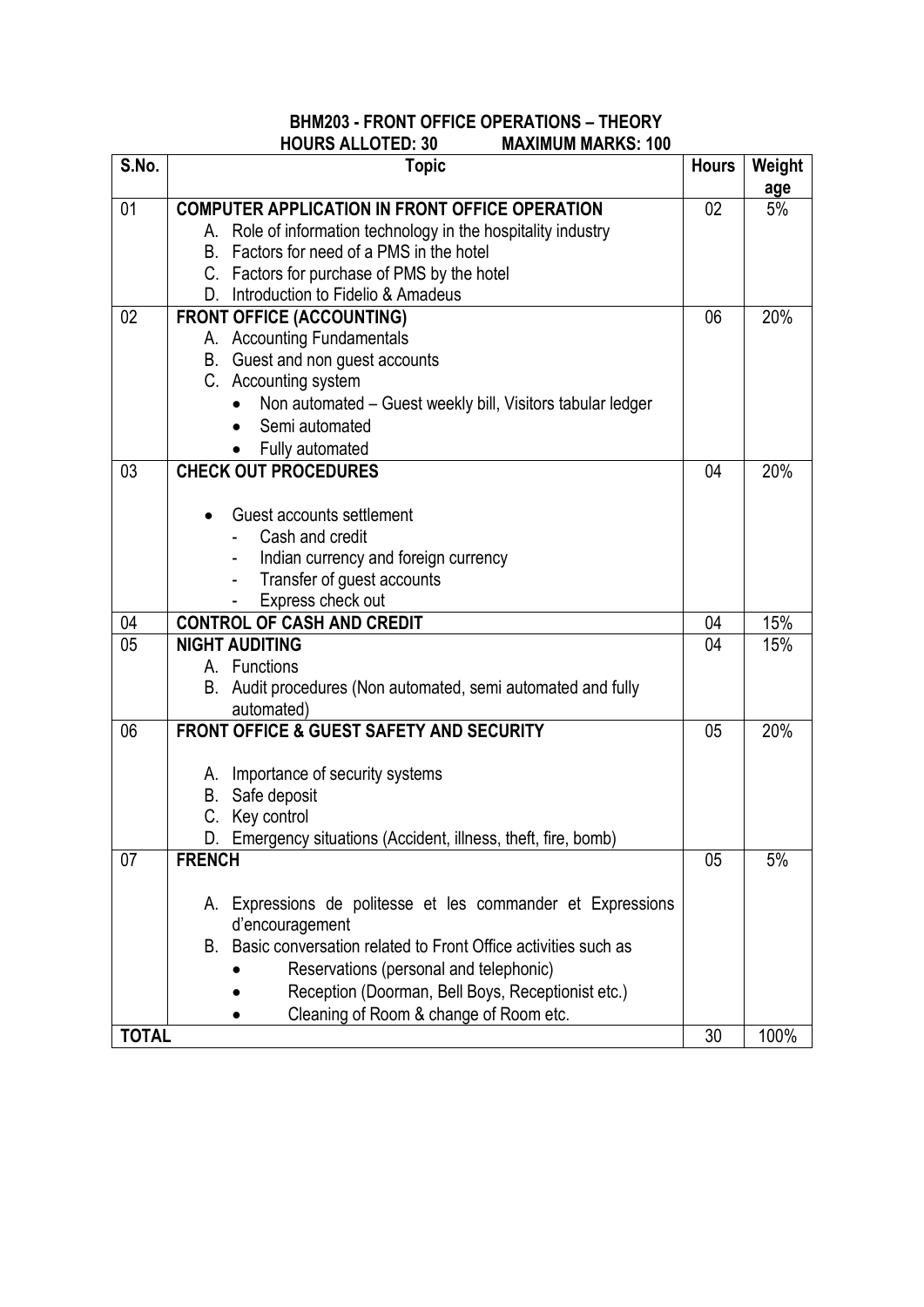# **FRONT OFFICE OPERATIONS - PRACTICAL HOURS ALLOTED: 30 MAXIMUM MARKS: 100**

- A. Hands on practice of computer applications related to Front Office procedures such as
	- Reservation,
	- Registration,
	- Guest History,
	- Telephones,
	- Housekeeping,
	- Daily transactions
- B. Front office accounting procedures
	- o Manual accounting
	- o Machine accounting
	- o Payable, Accounts Receivable, Guest History, Yield Management
- C. Role Play
- D. Situation Handling

# **SUGGESTIVE LIST OF TASKS FOR FRONT OFFICE OPERATION SYSTEM**

| S.No            | Topic                                                               |
|-----------------|---------------------------------------------------------------------|
| 1               | Hot function keys                                                   |
| $\overline{2}$  | Create and update guest profiles                                    |
| 3               | Send confirmation letters                                           |
| 4               | Print registration cards                                            |
| 5               | Make FIT reservation & group reservation                            |
| 6               | Make an Add-on reservation                                          |
| 7               | Amend a reservation                                                 |
| 8               | Cancel a reservation-with deposit and without deposit               |
| 9               | Log onto cahier code                                                |
| 10 <sup>1</sup> | Process a reservation deposit                                       |
| 11              | Pre-register a guest                                                |
| 12              | Put message and locator for a guest                                 |
| 13              | Put trace for guest                                                 |
| 14              | Check in a reserved guest                                           |
| 15 <sup>2</sup> | Check in day use                                                    |
| 16              | Check -in a walk-in guest                                           |
| 17              | Maintain guest history                                              |
| 18              | Make sharer reservation                                             |
| 19              | Add a sharer to a reservation                                       |
| 20              | Make A/R account                                                    |
| 21              | Take reservation through Travel Agent/Company/ Individual or Source |
| 22              | Make room change                                                    |
| 23              | Make check and update guest folios                                  |
| 24              | Process charges for in-house guests and non-resident guests.        |
| 25              | Handle allowances and discounts and packages                        |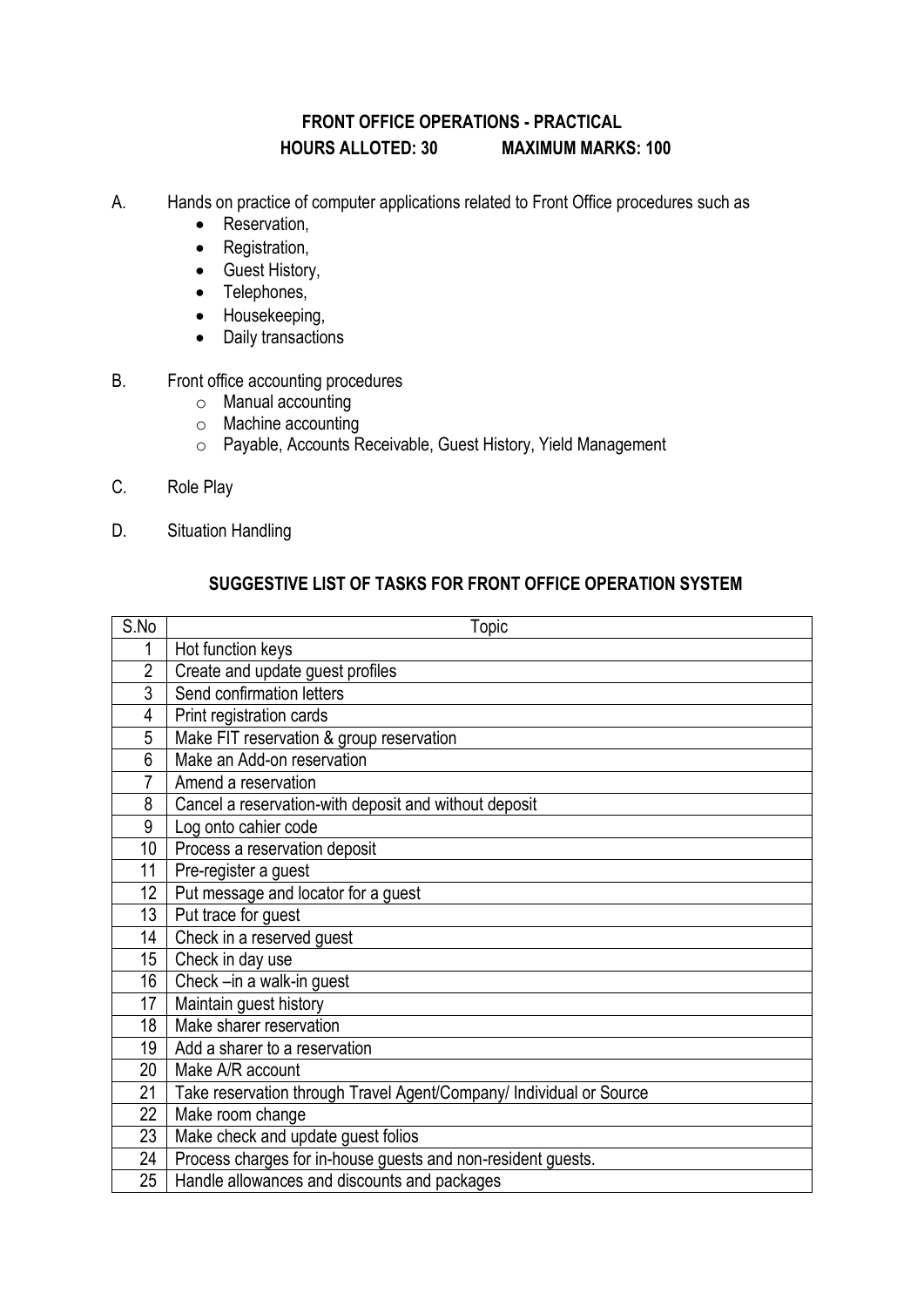| 26 | Process advance for in-house guest                    |
|----|-------------------------------------------------------|
| 27 | Put routing instructions                              |
| 28 | Print guest folios during stay                        |
| 29 | Processing foreign currency exchange/ cheque exchange |
| 30 | Process guest check out by cash and credit card       |
| 31 | Check out without closing folio-Skipper accounts      |
| 32 | Handle paymaster folios                               |
| 33 | Check out using city ledger                           |
| 34 | Print guest folio during check out                    |
| 35 | Close bank at end of each shift                       |
| 36 | Check room rate and variance report                   |
| 37 | Tally Allowances for the day at night                 |
| 38 | Tally paid outs for the day at night                  |
| 39 | Tally forex for the day at night                      |
| 40 | Credit check report                                   |

# **MARKING SCHEME FOR PRACTICAL EXAMINATION (SEM-III/IV) BHM203**

| <b>DURATION</b> | <b>MAXIMUM MARKS</b>                  | 100<br>03.00 HRS | <b>PASS MARKS</b> | 50           |
|-----------------|---------------------------------------|------------------|-------------------|--------------|
|                 |                                       |                  |                   | <b>MARKS</b> |
| $\mathbf{1}$ .  | Uniform & Grooming                    |                  |                   | 10           |
| 2.              | Courtesy & Manners (Social Skills)    |                  |                   | 10           |
| 3.              | <b>Technical knowledge</b>            |                  |                   | 10           |
| 4.              | Role play & Situation handling        |                  |                   | 20           |
| 5.              | Four Practical Tasks on PMS (4x10=40) |                  |                   | 40           |
| 6.              | Journal                               |                  |                   | 10           |
|                 | <b>IOIAL</b>                          |                  |                   | 100          |

# **NOTE:**

- 1. Speech, Communication, Courtesy and Manners should be observed throughout.
- 2. PMS tasks as per syllabus.
- 3. Role Play & Situation handling as per syllabus.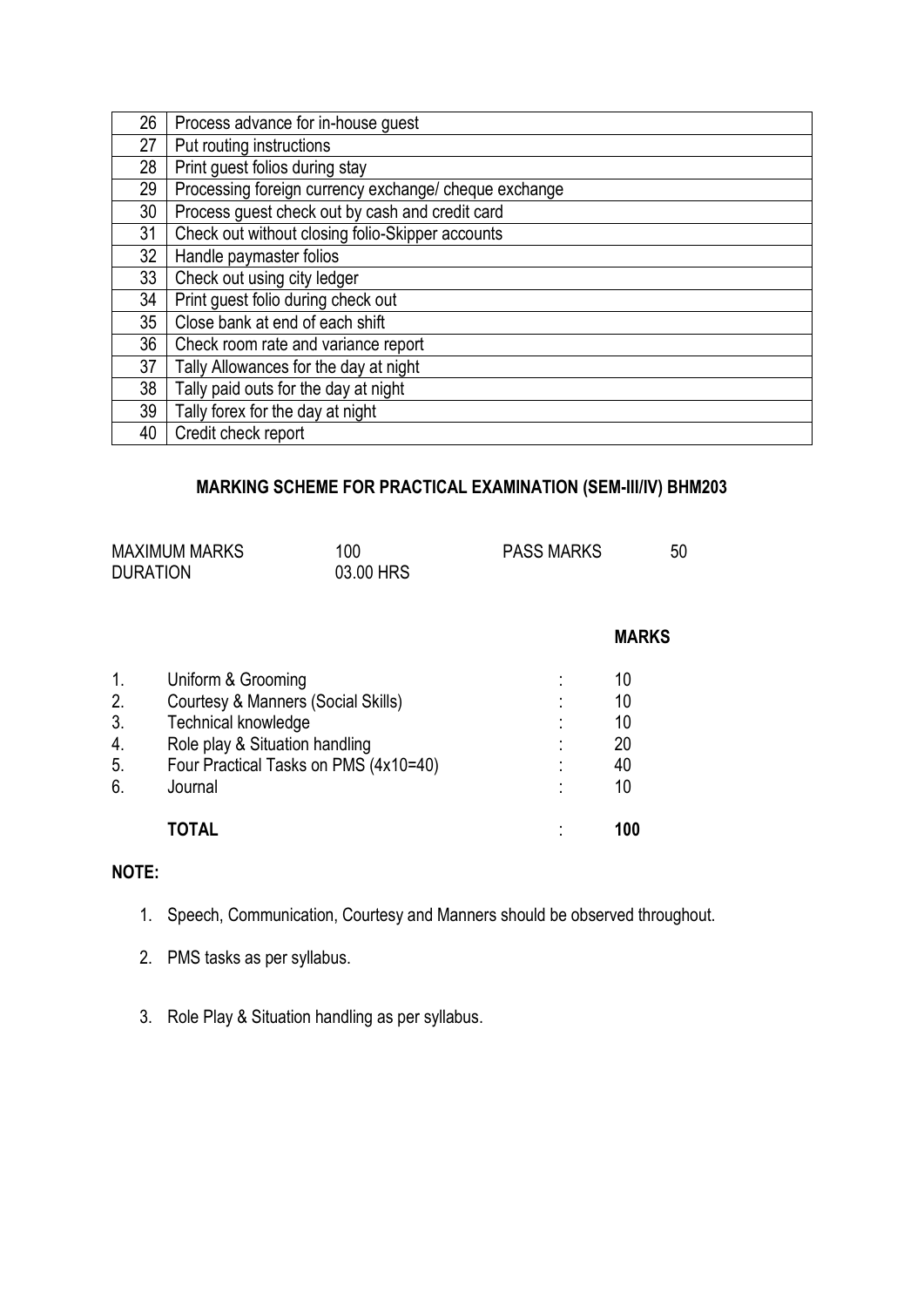## **BHM204 - ACCOMMODATION OPERATIONS - THEORY HOURS ALLOTED: 30 MAXIMUM MARKS: 100**

| S.No. | <b>Topic</b>                                                         | <b>Hours</b> | Weight |
|-------|----------------------------------------------------------------------|--------------|--------|
|       |                                                                      |              | age    |
| 01.   | <b>LINEN ROOM</b>                                                    | 10           | 35%    |
|       | A. Activities of the Linen Room                                      |              |        |
|       | B. Layout and equipment in the Linen Room                            |              |        |
|       | C. Selection criteria for various Linen Items & fabrics suitable for |              |        |
|       | this purpose                                                         |              |        |
|       | D. Purchase of Linen                                                 |              |        |
|       | E. Calculation of Linen requirements                                 |              |        |
|       | F. Linen control-procedures and records                              |              |        |
|       | G. Stocktaking-procedures and records                                |              |        |
|       | H. Recycling of discarded linen<br><b>Linen Hire</b>                 |              |        |
| 02.   | <b>UNIFORMS</b>                                                      | 03           | 10%    |
|       | A. Advantages of providing uniforms to staff                         |              |        |
|       | B. Issuing and exchange of uniforms; type of uniforms                |              |        |
|       | C. Selection and designing of uniforms                               |              |        |
|       |                                                                      |              |        |
|       | D. Layout of the Uniform room<br>J.                                  |              |        |
| 03.   | <b>SEWING ROOM</b>                                                   | 02           | 5%     |
|       | A. Activities and areas to be provided                               |              |        |
|       | <b>B.</b> Equipment provided                                         |              |        |
| 04.   | <b>LAUNDRY</b>                                                       | 10           | 35%    |
|       | A. Commercial and On-site Laundry                                    |              |        |
|       | B. Flow process of Industrial Laundering-OPL                         |              |        |
|       | C. Stages in the Wash Cycle                                          |              |        |
|       | D. Laundry Equipment and Machines                                    |              |        |
|       | E. Layout of the Laundry                                             |              |        |
|       | F. Laundry Agents                                                    |              |        |
|       | G. Dry Cleaning                                                      |              |        |
|       | H. Guest Laundry/Valet service                                       |              |        |
| 05.   | Stain removal<br>I.<br><b>FLOWER ARRANGEMENT</b>                     | 03           | 10%    |
|       |                                                                      |              |        |
|       | A. Flower arrangement in Hotels                                      |              |        |
|       | Equipment and material required for flower arrangement<br>В.         |              |        |
|       | C. Conditioning of plant material                                    |              |        |
|       | Styles of flower arrangements<br>D.                                  |              |        |
|       | Principles of design as applied to flower arrangement<br>Е.          |              |        |
| 06.   | <b>INDOOR PLANTS</b>                                                 | 02           | 5%     |
|       | Selection and care                                                   |              |        |
|       | <b>TOTAL</b>                                                         | 30           | 100%   |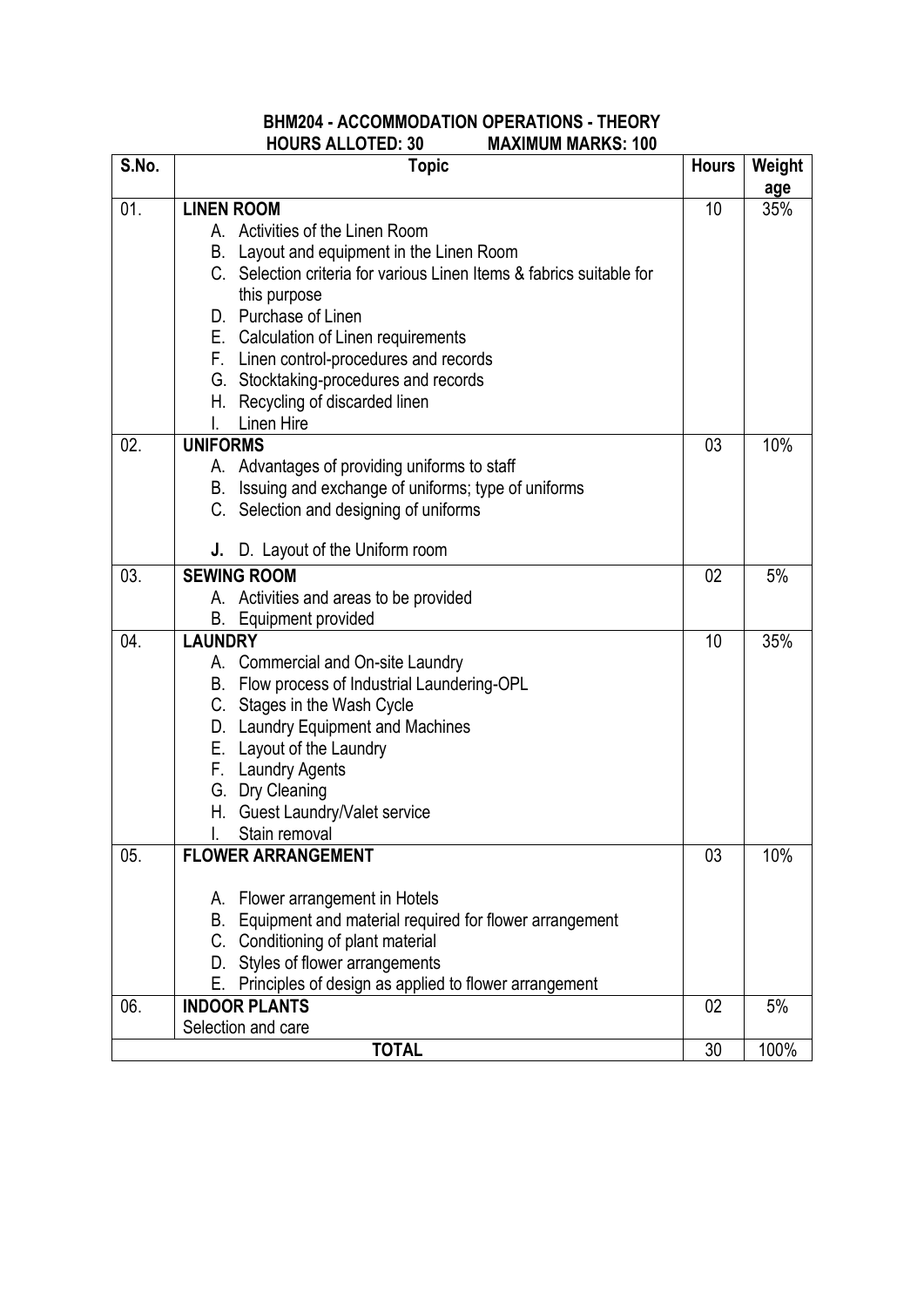# **ACCOMMODATION OPERATIONS - PRACTICAL HOURS ALLOTED: 30 MAXIMUM MARKS: 100**

| S.No. | Topic                                    | Hours |
|-------|------------------------------------------|-------|
| 01    | Layout of Linen and Uniform Room/Laundry | 03    |
| 02    | Laundry Machinery and Equipment          | 10    |
| 03    | <b>Stain Removal</b>                     | 06    |
| 04    | Flower Arrangement                       | 08    |
| 05    | Selection and Designing of Uniforms      |       |

# **MARKING SCHEME FOR PRACTICAL EXAMINATION (SEM-III/IV) BHM204**

| <b>MAXIMUM MARKS</b> | 100      | <b>PASS MARKS</b> | 50 |
|----------------------|----------|-------------------|----|
| <b>DURATION</b>      | 03.00HRS |                   |    |

|                | <b>TOTAL</b>                             |   | 100 |
|----------------|------------------------------------------|---|-----|
| 7 <sub>1</sub> | Journal                                  |   | 10  |
| 6.             | Viva                                     |   | 20  |
| 5.             | <b>Uniform Selection Design Exercise</b> | ٠ | 15  |
| 4.             | <b>Flower Arrangement</b>                |   | 15  |
| 3.             | <b>Stain Removal</b>                     |   | 15  |
| 2.             | Laundry & Equipment Exercise             |   | 15  |
| $\mathbf{1}$ . | Uniform & Grooming                       |   | 10  |
|                |                                          |   |     |

# **NOTE**:

- 1. Time limit of the examination should be strictly adhered to.
- 2. Tasks should be limited to the syllabus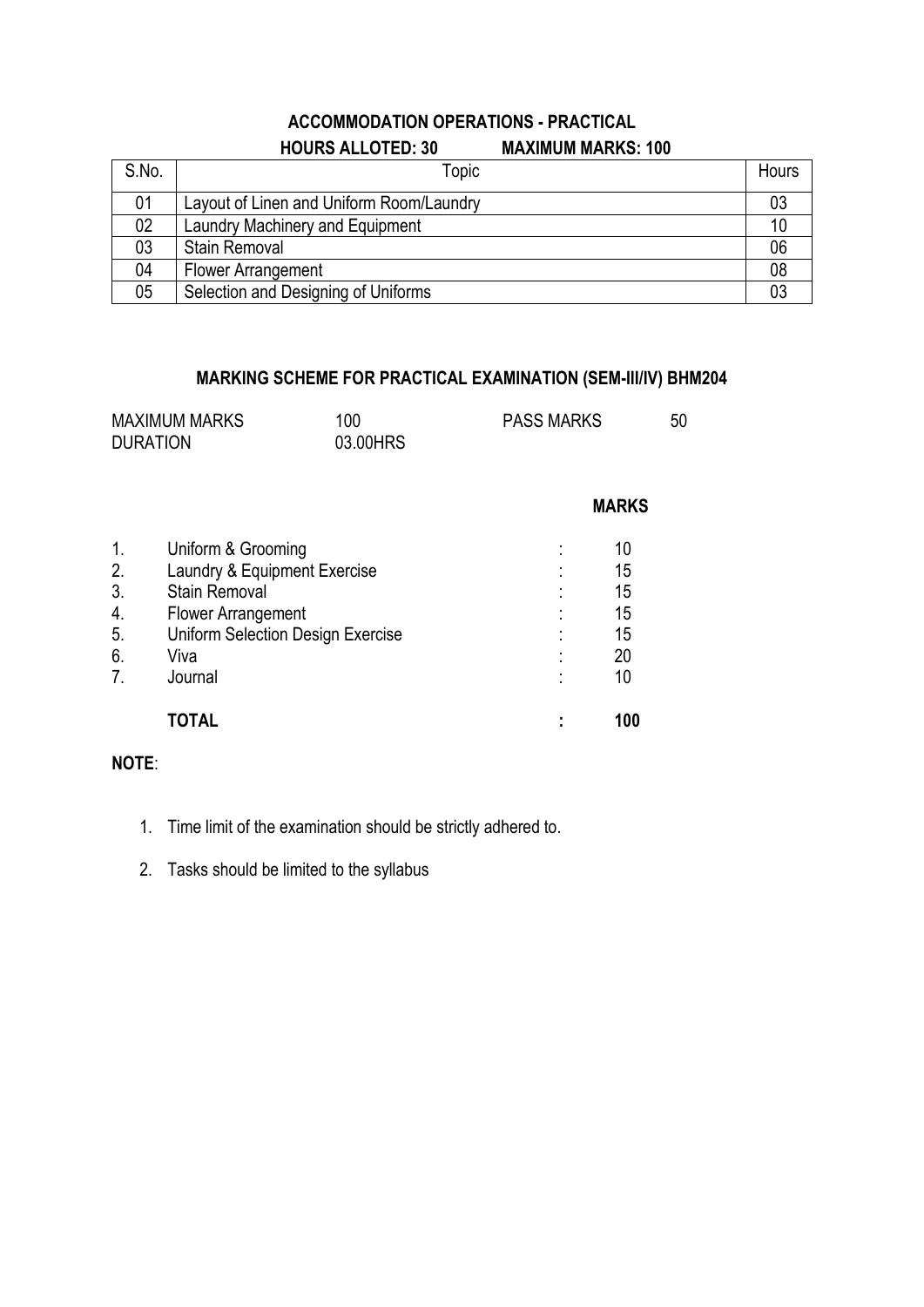#### **BHM205 - FOOD & BEVERAGE CONTROLS HOURS ALLOTED: 30 MAXIMUM MARKS: 100**

| S.No. | ,,,,,,,,,,,<br><b>Topic</b>                            | <b>Hours</b> | Weight |
|-------|--------------------------------------------------------|--------------|--------|
|       |                                                        |              | age    |
| 01    | <b>FOOD COST CONTROL</b>                               | 02           | 5%     |
|       | A. Introduction to Cost Control<br>Define Cost Control |              |        |
|       | В.                                                     |              |        |
|       | C. The Objectives and Advantages of Cost Control       |              |        |
|       | D. Basic costing                                       |              |        |
| 02    | E. Food costing<br><b>FOOD CONTROL CYCLE</b>           | 07           | 25%    |
|       | A. Purchasing Control                                  |              |        |
|       | B. Aims of Purchasing Policy                           |              |        |
|       | C. Job Description of Purchase Manager/Personnel       |              |        |
|       | D. Types of Food Purchase                              |              |        |
|       | E. Quality Purchasing                                  |              |        |
|       | F. Food Quality Factors for different commodities      |              |        |
|       | G. Definition of Yield                                 |              |        |
|       | H. Tests to arrive at standard yield                   |              |        |
|       | Definition of Standard Purchase Specification<br>L.    |              |        |
|       | J. Advantages of Standard Yield and Standard Purchase  |              |        |
|       | Specification                                          |              |        |
|       | K. Purchasing Procedure                                |              |        |
|       | L. Different Methods of Food Purchasing                |              |        |
|       | M. Sources of Supply                                   |              |        |
|       | N. Purchasing by Contract                              |              |        |
|       | O. Periodical Purchasing                               |              |        |
|       | P. Open Market Purchasing                              |              |        |
|       | Q. Standing Order Purchasing                           |              |        |
|       | R. Centralised Purchasing                              |              |        |
|       | S. Methods of Purchasing in Hotels                     |              |        |
|       | T. Purchase Order Forms                                |              |        |
|       | U. Ordering Cost                                       |              |        |
|       | V. Carrying Cost                                       |              |        |
|       | W. Economic Order Quantity                             |              |        |
|       | X. Practical Problems                                  |              |        |
| 03    | <b>RECEIVING CONTROL</b>                               | 05           | 15     |
|       | A. Aims of Receiving                                   |              |        |
|       | B. Job Description of Receiving Clerk/Personnel        |              |        |
|       | C. Equipment required for receiving                    |              |        |
|       | D. Documents by the Supplier (including format)        |              |        |
|       | E. Delivery Notes                                      |              |        |
|       | F. Bills/Invoices                                      |              |        |
|       | G. Credit Notes                                        |              |        |
|       | H. Statements                                          |              |        |
|       | I.<br>Records maintained in the Receiving Department   |              |        |
|       | J.<br><b>Goods Received Book</b>                       |              |        |
|       | K. Daily Receiving Report                              |              |        |
|       | <b>Meat Tags</b><br>L.                                 |              |        |
|       | M. Receiving Procedure                                 |              |        |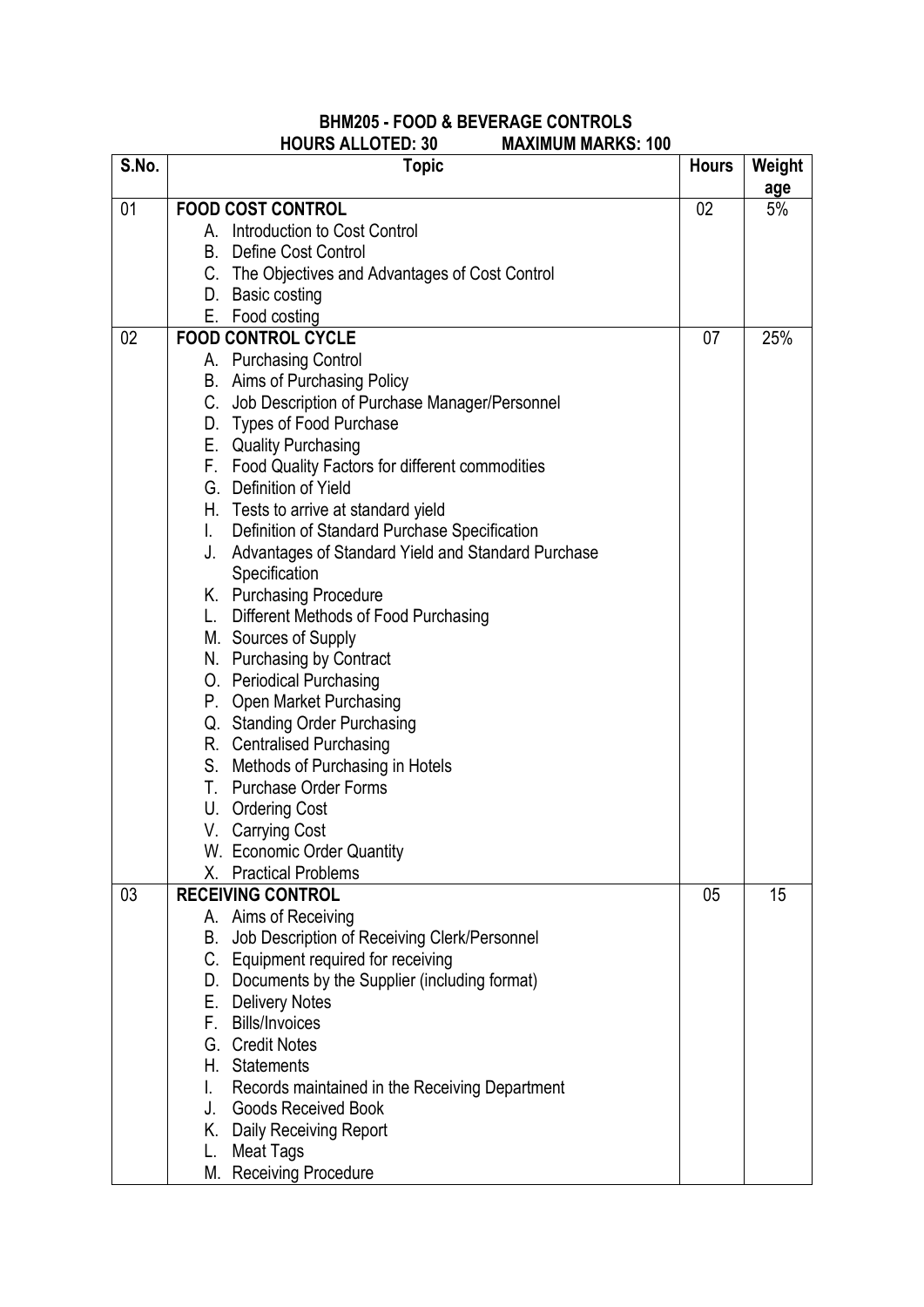|    | N. Blind Receiving                                                               |    |      |
|----|----------------------------------------------------------------------------------|----|------|
|    | O. Assessing the performance and efficiency of receiving                         |    |      |
|    | department                                                                       |    |      |
|    | P. Frauds in the Receiving Department                                            |    |      |
|    | Q. Hygiene and cleanliness of area                                               |    |      |
| 04 | <b>STORING &amp; ISSUING CONTROL</b>                                             | 08 | 25   |
|    | A. Storing Control                                                               |    |      |
|    | B. Aims of Store Control                                                         |    |      |
|    | C. Job Description of Food Store Room Clerk/personnel                            |    |      |
|    | D. Storing Control                                                               |    |      |
|    | E. Conditions of facilities and equipment                                        |    |      |
|    | F. Arrangements of Food                                                          |    |      |
|    | G. Location of Storage Facilities                                                |    |      |
|    | H. Security                                                                      |    |      |
|    | <b>Stock Control</b><br>$\mathbf{L}$                                             |    |      |
|    | J. Two types of foods received – direct stores (Perishables/non-                 |    |      |
|    | perishables)                                                                     |    |      |
|    | K. Stock Records Maintained Bin Cards (Stock Record                              |    |      |
|    | Cards/Books)                                                                     |    |      |
|    | L. Issuing Control                                                               |    |      |
|    | M. Requisitions                                                                  |    |      |
|    | N. Transfer Notes                                                                |    |      |
|    | O. Perpetual Inventory Method                                                    |    |      |
|    | P. Monthly Inventory/Stock Taking                                                |    |      |
|    | Q. Pricing of Commodities                                                        |    |      |
|    | R. Stock taking and comparison of actual physical inventory and                  |    |      |
|    | Book value<br>S. Stock levels                                                    |    |      |
|    | T. Practical Problems                                                            |    |      |
|    | U. Hygiene & Cleanliness of area                                                 |    |      |
| 05 | <b>PROUCTION CONTROL</b>                                                         | 04 | 15   |
|    | A. Aims and Objectives                                                           |    |      |
|    | <b>B.</b> Forecasting                                                            |    |      |
|    | C. Fixing of Standards                                                           |    |      |
|    | Definition of standards (Quality & Quantity)                                     |    |      |
|    | Standard Recipe (Definition, Objectives and various                              |    |      |
|    | tests)                                                                           |    |      |
|    | Standard Portion Size (Definition, Objectives and                                |    |      |
|    | equipment used)                                                                  |    |      |
|    |                                                                                  |    |      |
|    | Standard Portion Cost (Objectives & Cost Cards)<br>D. Computation of staff meals |    |      |
| 06 | <b>SALES CONTROL</b>                                                             | 04 | 15   |
|    | A. Sales – ways of expressing selling, determining sales price,                  |    |      |
|    | Calculation of selling price, factors to be considered while fixing              |    |      |
|    | selling price                                                                    |    |      |
|    | B. Matching costs with sales                                                     |    |      |
|    | C. Billing procedure – cash and credit sales                                     |    |      |
|    | D. Cashier's Sales summary sheet                                                 |    |      |
|    | <b>TOTAL</b>                                                                     | 30 | 100% |
|    |                                                                                  |    |      |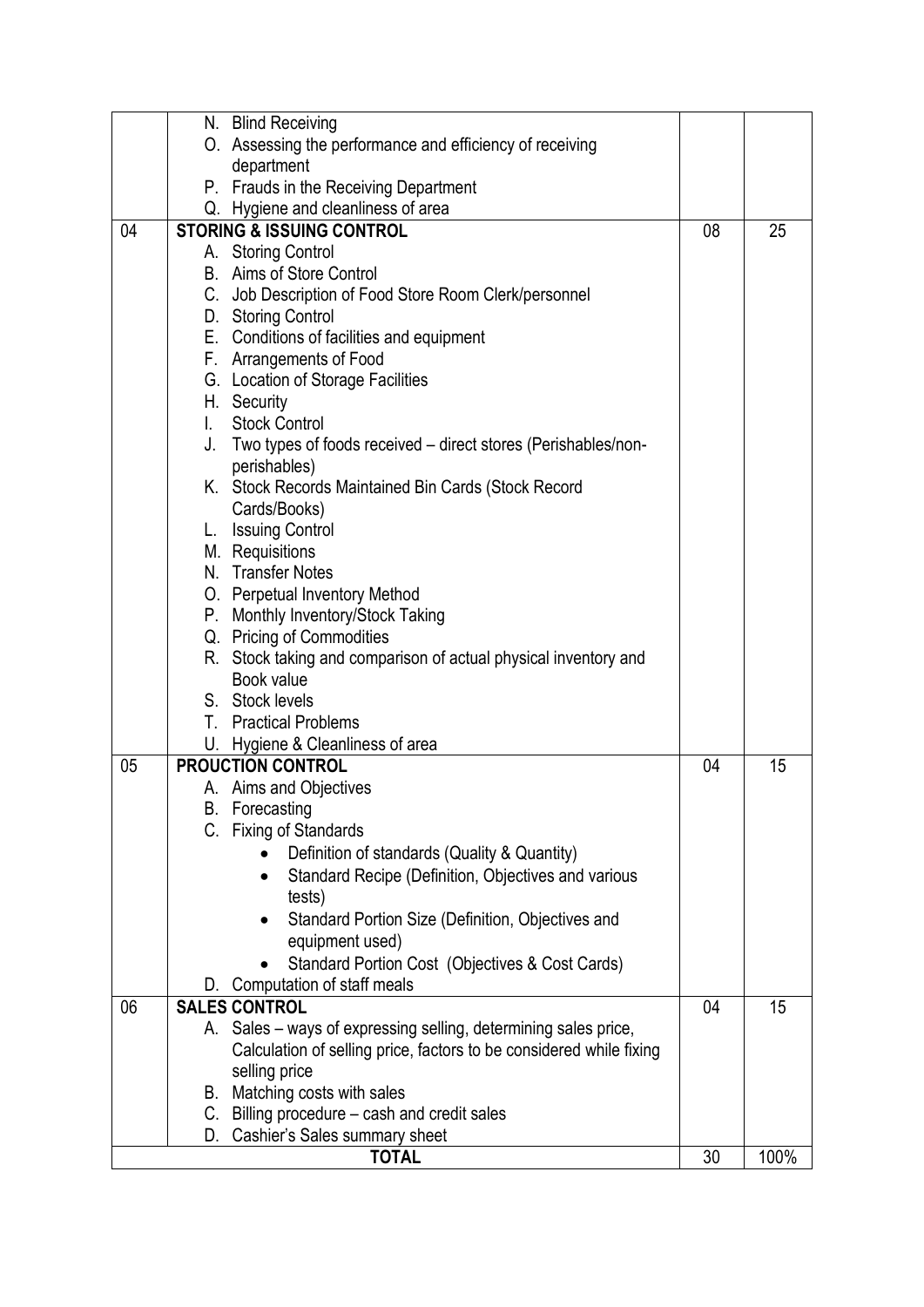# **BHM206 - HOTEL ACCOUNTANCY HOURS ALLOTED: 30 MAXIMUM MARKS: 100**

| S.No. | <b>Topic</b>                                                                     | <b>Hours</b> | Weight |
|-------|----------------------------------------------------------------------------------|--------------|--------|
|       |                                                                                  |              | age    |
| 01    | UNIFORM SYSTEM OF ACCOUNTS FOR HOTELS                                            | 10           | 35%    |
|       |                                                                                  |              |        |
|       | A. Introduction to Uniform system of accounts                                    |              |        |
|       | Contents of the Income Statement<br>В.                                           |              |        |
|       | C. Practical Problems                                                            |              |        |
|       | D. Contents of the Balance Sheet (under uniform system)<br>E. Practical problems |              |        |
|       | Departmental Income Statements and Expense statements<br>F.                      |              |        |
|       | (Schedules 1 to 16)                                                              |              |        |
|       | G. Practical problems                                                            |              |        |
| 02    | <b>INTERNAL CONTROL</b>                                                          | 06           | 20%    |
|       |                                                                                  |              |        |
|       | A. Definition and objectives of Internal Control                                 |              |        |
|       | <b>Characteristics of Internal Control</b><br><b>B.</b>                          |              |        |
|       | C.<br>Implementation and Review of Internal Control                              |              |        |
| 03    | <b>INTERNAL AUDIT AND STATUTORY AUDIT</b>                                        | 06           | 20%    |
|       |                                                                                  |              |        |
|       | A. An introduction to Internal and Statutory Audit                               |              |        |
|       | B. Distinction between Internal Audit and Statutory Audit                        |              |        |
|       | Implementation and Review of internal audit                                      |              |        |
| 04    | <b>DEPARTMENTAL ACCOUNTING</b>                                                   | 08           | 25%    |
|       |                                                                                  |              |        |
|       | A. An introduction to departmental accounting                                    |              |        |
|       | B. Allocation and apportionment of expenses                                      |              |        |
|       | C. Advantages of allocation                                                      |              |        |
|       | D. Draw-backs of allocation                                                      |              |        |
|       | E. Basis of allocation                                                           |              |        |
|       | F.<br>Practical problems                                                         |              |        |
|       | <b>TOTAL</b>                                                                     | 30           | 100%   |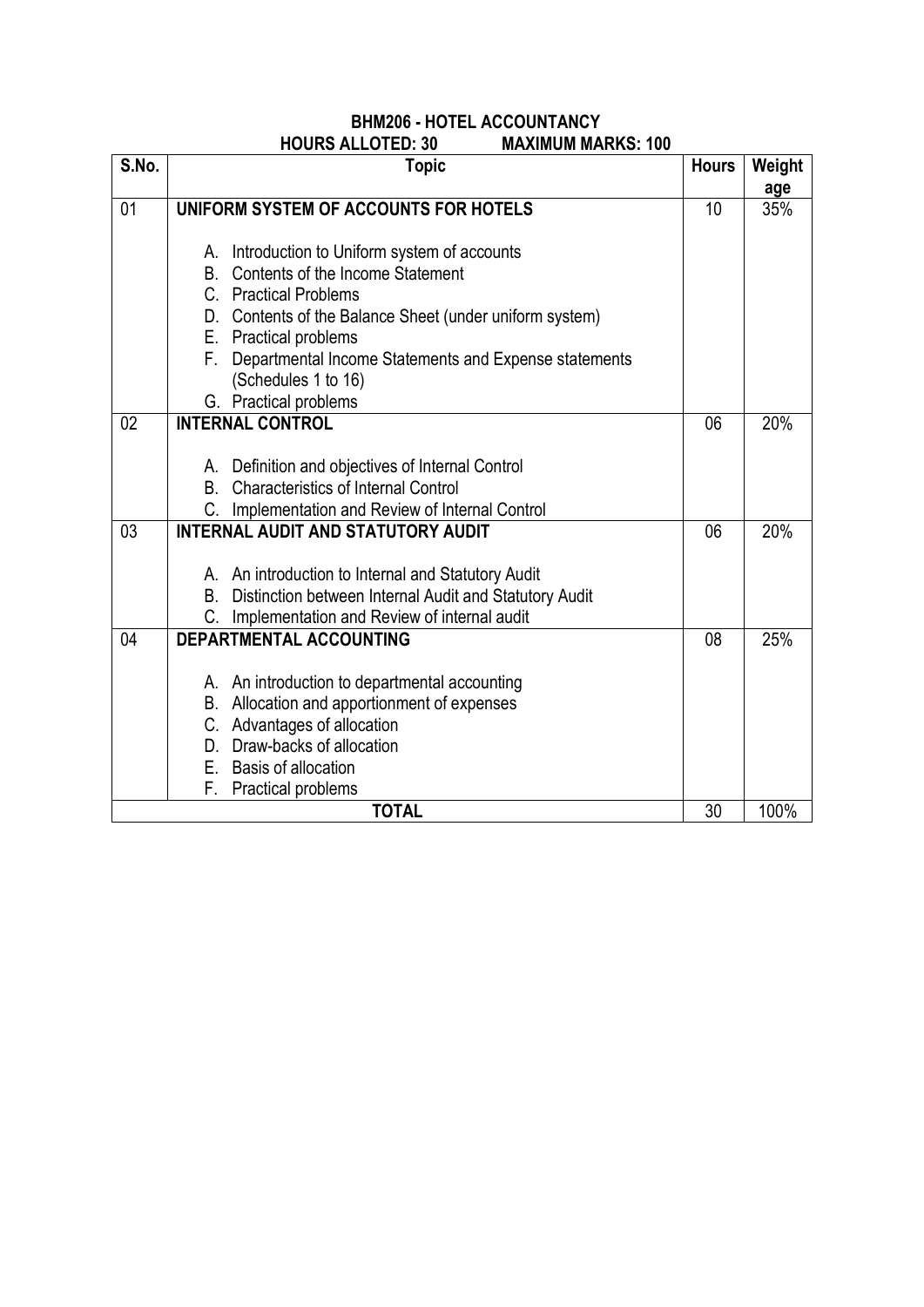# **BHM207 - FOOD SAFETY & QUALITY HOURS ALLOTED: 30**

| S.No. | <b>Topic</b>                                                                                                                               | <b>Hours</b> | Weight       |
|-------|--------------------------------------------------------------------------------------------------------------------------------------------|--------------|--------------|
| 01    |                                                                                                                                            | 01           | age<br>Intro |
|       | Basic Introduction to Food Safety, Food Hazards & Risks, Contaminants<br>and Food Hygiene                                                  |              |              |
| 02    | <b>MICRO-ORGANISMS IN FOOD</b>                                                                                                             | 02           | $10\%$       |
|       | A. General characteristics of Micro-Organisms based on their                                                                               |              |              |
|       | occurrence and structure.                                                                                                                  |              |              |
|       | B. Factors affecting their growth in food (intrinsic and extrinsic)<br>C. Common food borne micro-organisms:                               |              |              |
|       | Bacteria (spores/capsules)<br>a.                                                                                                           |              |              |
|       | b.<br>Fungi                                                                                                                                |              |              |
|       | <b>Viruses</b><br>$C_{-}$                                                                                                                  |              |              |
|       | Parasites<br>d.                                                                                                                            |              |              |
| 03    | <b>FOOD SPOILAGE &amp; FOOD PRESERVATION</b>                                                                                               | 04           | 15%          |
|       | A. Types & Causes of spoilage                                                                                                              |              |              |
|       | B. Sources of contamination<br>C. Spoilage of different products (milk and milk products, cereals and                                      |              |              |
|       | cereal products, meat, eggs, fruits and vegetables, canned                                                                                 |              |              |
|       | products)                                                                                                                                  |              |              |
|       | D. Basic principles of food preservation                                                                                                   |              |              |
|       | E. Methods of preservation (High Temperature, Low Temperature,                                                                             |              |              |
|       | Drying, Preservatives & Irradiation)                                                                                                       |              |              |
| 04    | <b>BENEFICIAL ROLE OF MICRO-ORGANISMS</b><br>A. Fermentation & Role of lactic and bacteria                                                 | 02           | 5%           |
|       | B. Fermentation in Foods (Dairy foods, vegetable, Indian foods,                                                                            |              |              |
|       | Bakery products and alcoholic beverages)                                                                                                   |              |              |
|       | C. Miscellaneous (Vinegar & anti-biotics)                                                                                                  |              |              |
| 05    | <b>FOOD BORNE DISEASES</b>                                                                                                                 | 02           | 5%           |
|       | A. Types (Infections and intoxications)                                                                                                    |              |              |
|       | B. Common diseases caused by food borne pathogens                                                                                          |              |              |
|       | C. Preventive measures                                                                                                                     |              |              |
| 06    | <b>FOOD ADDITIVES</b><br>Introduction<br>А.                                                                                                | 02           | 5%           |
|       | Types (Preservatives, anti-oxidants, sweeteners, food colours<br>В.                                                                        |              |              |
|       | and flavours, stabilizers and emulsifiers)                                                                                                 |              |              |
| 07    | <b>FOOD CONTAMINANTS &amp; ADULTERANTS</b>                                                                                                 | 04           | 15%          |
|       |                                                                                                                                            |              |              |
|       | A. Introduction to Food Standards                                                                                                          |              |              |
|       | Types of Food contaminants (Pesticide residues, bacterial toxins<br>В.<br>mycotoxins, seafood toxins, metallic contaminants, residues from |              |              |
|       | packaging material)                                                                                                                        |              |              |
|       | C. Common adulterants in food                                                                                                              |              |              |
|       | D. Method of their detection (basic principle)                                                                                             |              |              |
| 08    | <b>FOOD LAWS AND REGULATIONS</b>                                                                                                           | 03           | 10%          |
|       |                                                                                                                                            |              |              |
|       | A. National – PFA Essential Commodités Act (FPO, MPO etc.)                                                                                 |              |              |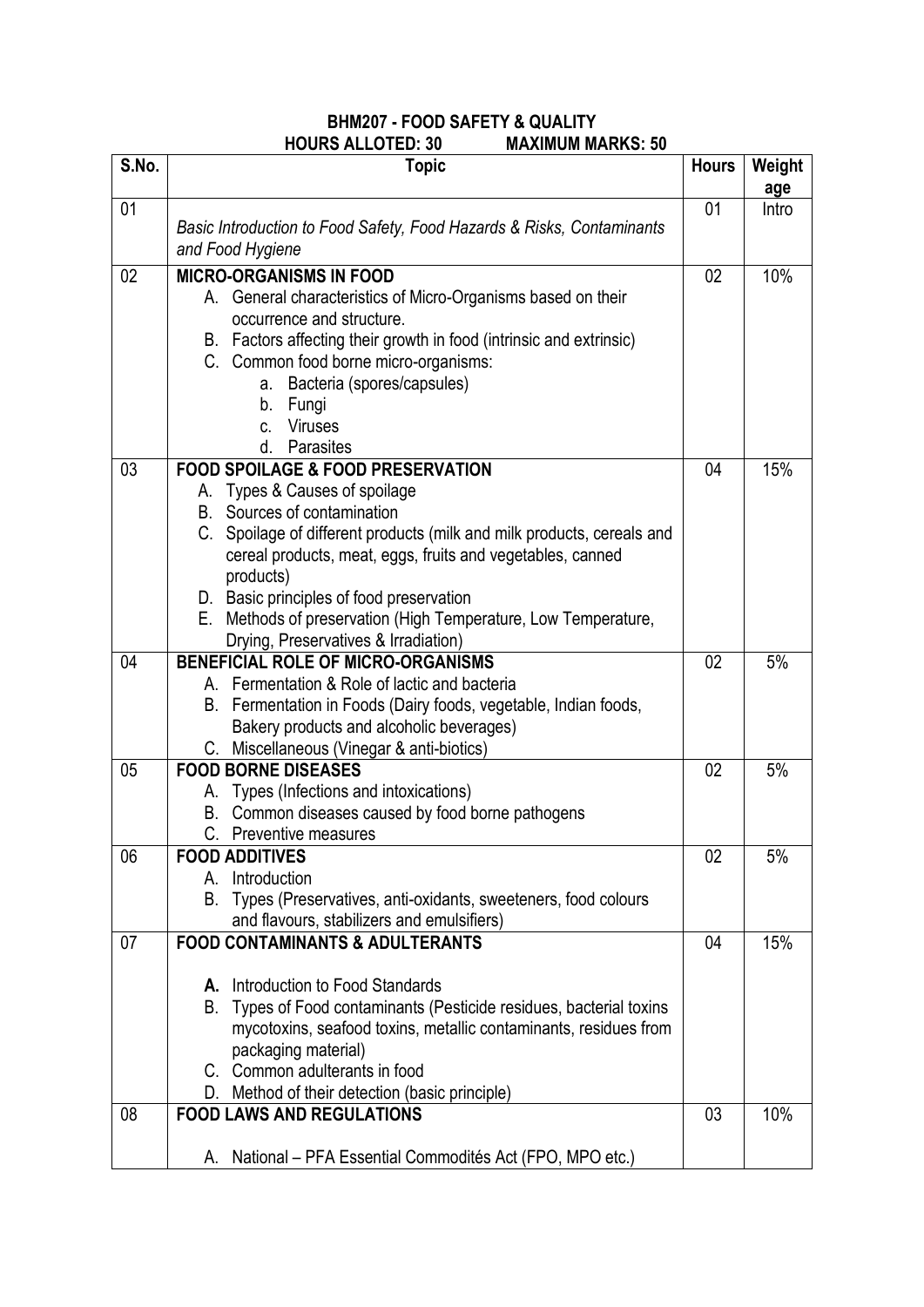|              | B. International – Codex Alimentarius, ISO                      |    |      |
|--------------|-----------------------------------------------------------------|----|------|
|              | Regulatory Agencies - WTO<br>C.                                 |    |      |
|              | <b>Consumer Protection Act</b><br>D.                            |    |      |
| 09           | <b>QUALITY ASSURANCE</b>                                        | 04 | 10%  |
|              |                                                                 |    |      |
|              | A. Introduction to Concept of TQM, GMP and Risk Assessment      |    |      |
|              | B. Relevance of Microbiological standards for food safety       |    |      |
|              | C. HACCP (Basic Principle and implementation)                   |    |      |
| 10           | <b>HYGIENE AND SANITATION IN FOOD SECTOR</b>                    | 04 | 15%  |
|              |                                                                 |    |      |
|              | A. General Principles of Food Hygiene                           |    |      |
|              | B. GHP for commodities, equipment, work area and personnel      |    |      |
|              | C. Cleaning and disinfect ion (Methods and agents commonly used |    |      |
|              | in the hospitality industry)                                    |    |      |
|              | D. Safety aspects of processing water (uses & standards)        |    |      |
|              | E. Waste Water & Waste disposal                                 |    |      |
| 11           | <b>RECENT CONCERNS</b>                                          | 02 | 10%  |
|              |                                                                 |    |      |
|              | A. Emerging pathogens                                           |    |      |
|              | Genetically modified foods<br>В.                                |    |      |
|              | C. Food labelling                                               |    |      |
|              | D. Newer trends in food packaging and technology                |    |      |
|              | <b>BSE (Bovine Serum Encephthalopathy)</b><br>Е.                |    |      |
| <b>TOTAL</b> |                                                                 | 30 | 100% |

## **REFERENCES:**

- i. Modern Food Microbiology by Jay. J.
- ii. Food Microbiology by Frazier and Westhoff
- iii. Food Safety by Bhat & Rao
- iv. Safe Food Handling by Jacob M.
- v. Food Processing by Hobbs Betty
- vi. PFA Rules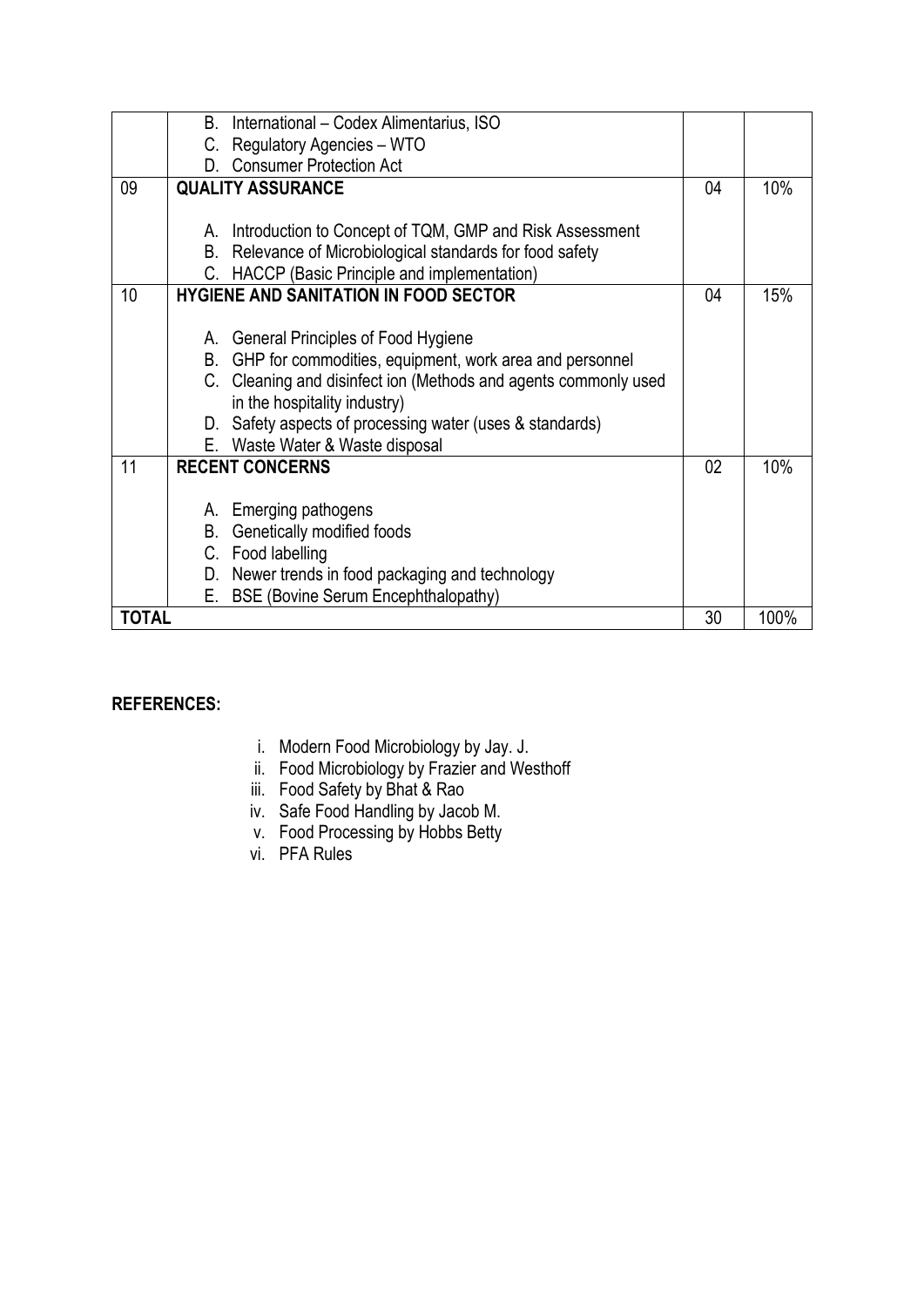#### **RESEARCH METHODOLOGY HOURS ALLOTED: 15**

Research Methodology will be taught in the theory class to prepare students on how to approach the subject of Research Project in the 3rd year. Inputs can be given to the students during the institute tenure but topics allotted only after return from IT. This will help students perceive the subject in a better fashion while the vacation period between the two years (2nd & 3rd year) utilized for exploratory research and self-study. Final preparation of the project will be done only in the 3rd year under guidance.

| S.No. | Topic                                                                                                                        |
|-------|------------------------------------------------------------------------------------------------------------------------------|
| 01    | <b>INTRODUCTION TO RESEARCH METHODOLOGY</b>                                                                                  |
|       | A. Meaning and objectives of Research                                                                                        |
|       | B. Types of Research                                                                                                         |
|       | C. Research Approaches                                                                                                       |
|       | D. Significance of Research                                                                                                  |
|       | E. Research methods vs Methodology                                                                                           |
|       | F. Research Process                                                                                                          |
|       | G. Criteria of Good Research                                                                                                 |
|       | H. Problem faced by Researches                                                                                               |
|       | Techniques Involved in defining a problem                                                                                    |
| 02    | <b>RESEARCH DESIGN</b>                                                                                                       |
|       | A. Meaning and Need for Research Design                                                                                      |
|       | B. Features and important concepts relating to research design                                                               |
|       | C. Different Research design                                                                                                 |
|       | D. Important Experimental Designs                                                                                            |
| 03    | <b>SAMPLE DESIGN</b>                                                                                                         |
|       | A. Censure and sample Survey                                                                                                 |
|       | B. Implication of Sample design                                                                                              |
|       | C. Steps in sampling design                                                                                                  |
|       | D. Criteria for selecting a sampling procedure                                                                               |
|       | E. Characteristics of a good sample design                                                                                   |
|       | F. Different types of Sample design                                                                                          |
|       | G. Measurement Scales                                                                                                        |
|       | H. Important scaling Techniques                                                                                              |
| 04    | <b>METHODS OF DATA COLLECTION</b>                                                                                            |
|       | A. Collection of Primary Data                                                                                                |
|       | B. Collection through Questionnaire and schedule collection of secondary data<br>C. Difference in Questionnaire and schedule |
|       |                                                                                                                              |
| 05    | D. Different methods to collect secondary data<br>DATA ANALYSIS INTERPRETATION AND PRESENTATION TECHNIQUES                   |
|       | A. Hypothesis Testing                                                                                                        |
|       | B. Basic concepts concerning Hypothesis Testing                                                                              |
|       | C. Procedure and flow diagram for Hypothesis Testing                                                                         |
|       | D. Test of Significance                                                                                                      |
|       | E. Chi-Square Analysis                                                                                                       |
|       | F. Report Presentation Techniques                                                                                            |
|       |                                                                                                                              |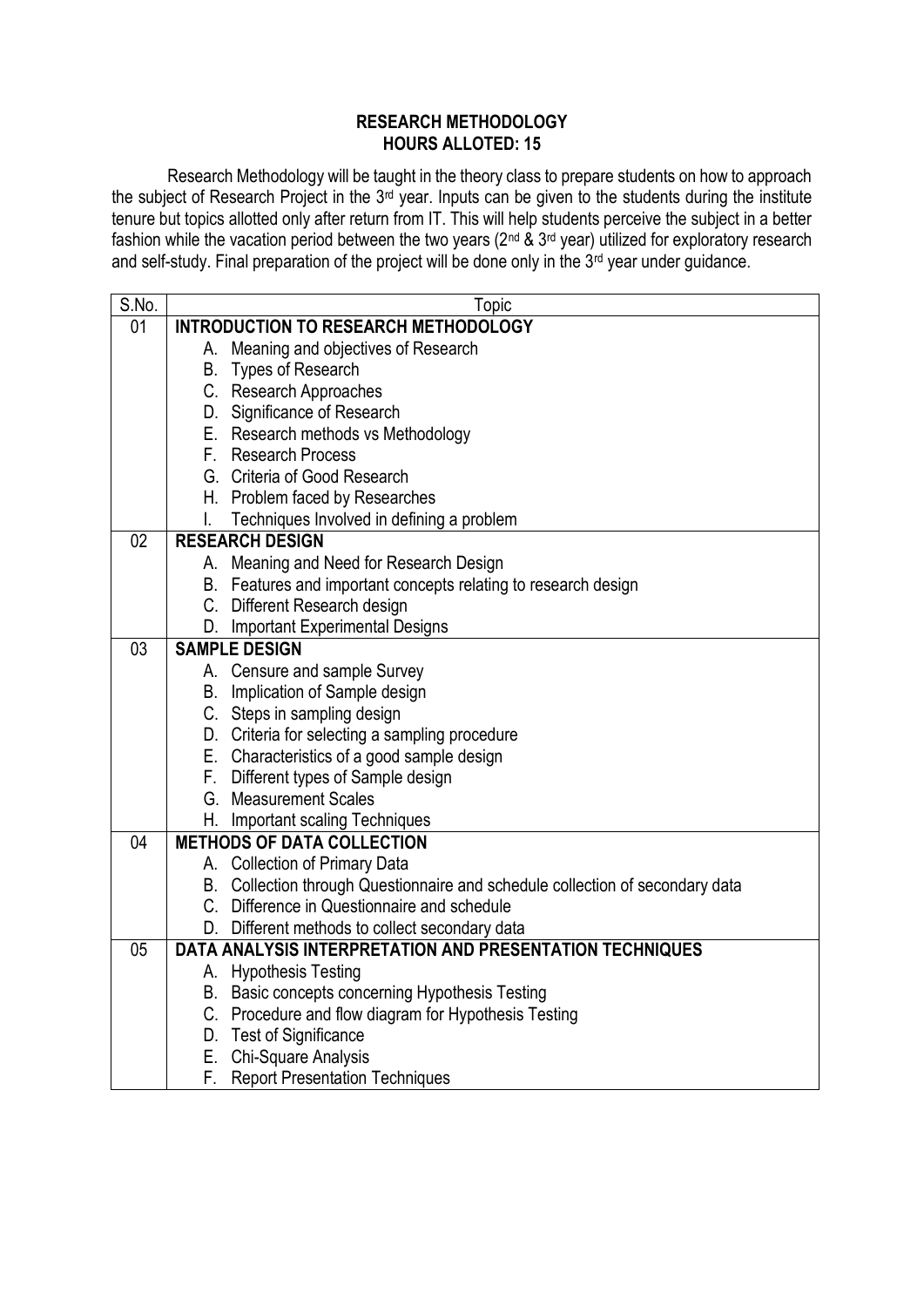# **SECOND YEAR – INDUSTRIAL TRAINING SCHEME (BHM208) (17 Weeks)**

- 1) Exposure to Industrial Training is an integral part of the 2<sup>nd</sup> year curriculum. The class would be divided into two groups or as the case may be. The 17 weeks industrial training would be divided into four/five weeks each in the four key areas of Food Production, Food & Beverage Service, Accommodation Operations & Front Office Operations.
- 2) Attendance in the 2<sup>nd</sup> year would be calculated separately for the two components of in-institute training and industrial training as per NCHMCT rules. Industrial Training will require an input of 102 working days i.e. (17 weeks x 06 days = 102 days). A student can avail leave to a maximum of 15% (15 days) only with prior permission of the hotel authorities. Similarly, the institute Principal can condone an additional 10% (10 days) on production of a medical certificate.
	- 3) For award of marks, 20% marks of IT would be on the basis of feed-back from the industry in a prescribed Performance Appraisal Form (PAF). It will be the students' responsibility to get this feed-back/assessment form completed from all the four departments of the hotel for submission to the institute at the end of Industrial Training. For the remaining 80% marks, students would be assessed on the basis of seminar/presentation before a select panel. The presentation would be limited to only one key area of the student's interest. A hard copy of the report will also have to be submitted to the panel.
- 4) Responsibilities of institute, hotel and the student/trainee with aims & objectives have been prescribed for adherence.
- 5) Once the student has been selected / deputed for Industrial Training by the institute, he/she shall not be permitted to undergo IT elsewhere. In case students make direct arrangements with the hotel for Industrial Training, these will necessarily have to be approved by the institute. Students selected through campus interviews will not seek Industrial Training on their own.
- 6) There will be no inter change of candidates from one batch to another i.e. winter batch to summer batch and vice versa.

\*\*\*\*\*\*\*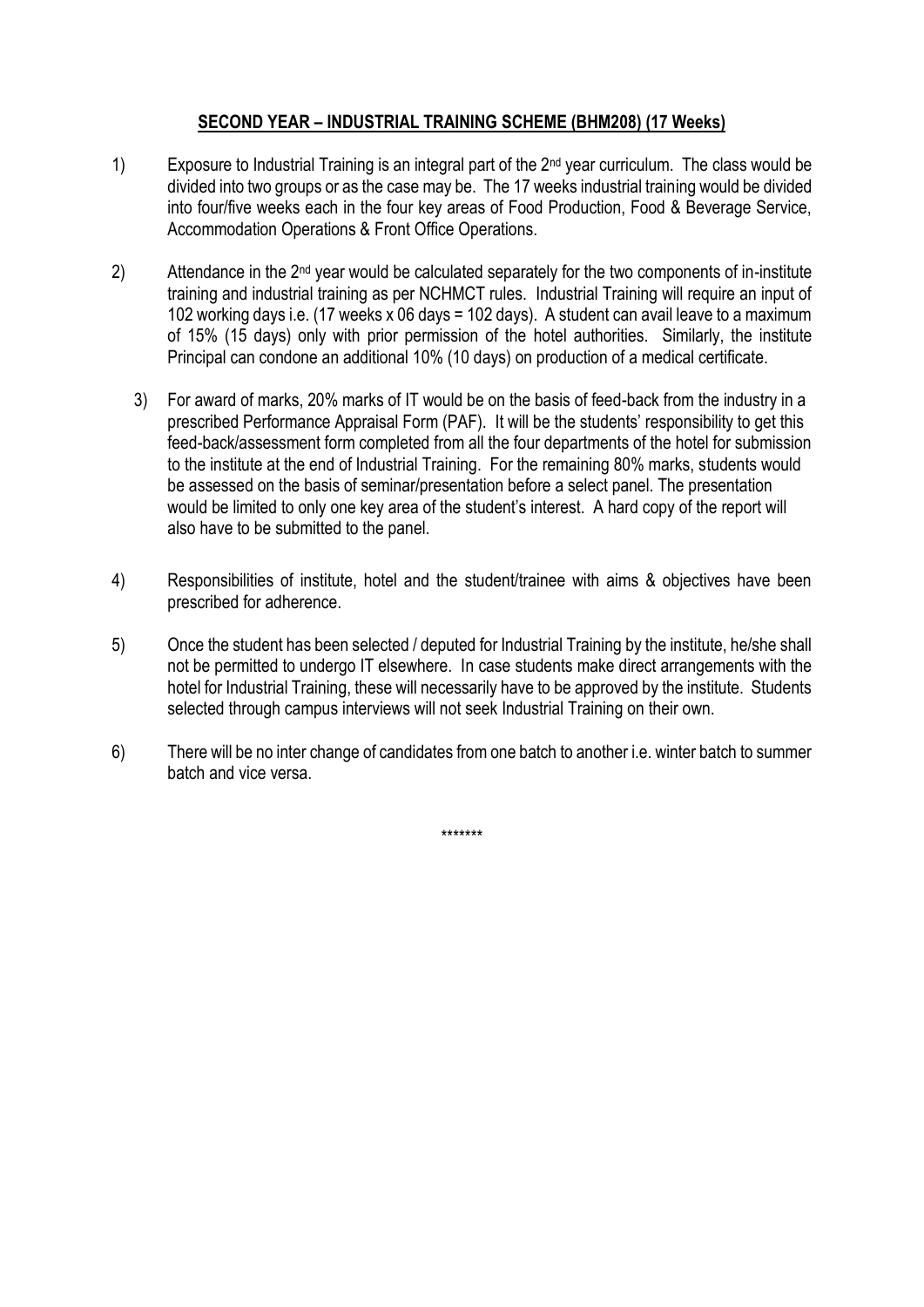# **Industrial Training**

Objective of industrial training is to provide to students the feel of the actual working environment and to gain practical knowledge and skills, which in turn will motivate, develop and build their confidence. Industrial training is also expected to provide the students the basis to identify their key operational area of interest.

# **1. RESPONSIBILITIES OF THE TRAINEE**

- should be punctual.
- should maintain the training logbook up-to-date.
- should be attentive and careful while doing work.
- should be keen to learn and maintain high standards and quality of work.
- should interact positively with the hotel staff.
- should be honest and loyal to the hotel and towards their training.
- should get their appraisals signed regularly from the HOD's or training manager.
- gain maximum from the exposure given, to get maximum practical knowledge and skills.
- should attend the training review sessions / classes regularly.
- should be prepared for the arduous working condition and should face them positively.
- should adhere to the prescribed training schedule.
- should take the initiative to do the work as training is the only time where you can get maximum exposure.
- should, on completion of Industrial Training, handover all the reports, appraisals, logbook and completion certificate to the institute.

## **2. RESPONSIBILITIES OF THE INSTITUTE**

- should give proper briefing to students prior to the industrial training
- should make the students aware of the industry environment and expectations.
- should notify the details of training schedule to all the students.
- should coordinate regularly with the hotel especially with the training manager.
- should visit the hotel, wherever possible, to check on the trainees .
- should sort out any problem between the trainees and the hotel.
- should take proper feedback from the students after the training.
- should brief the students about the appraisals , attendance, marks, logbook and training report.
- should ensure that change of I.T. hotel is not permitted once the student has been interviewed, selected and has accepted the offer.
- should ensure that change of I.T. batch is not permitted.
- should ensure trainees procure training completion certificate from the hotel before joining institute.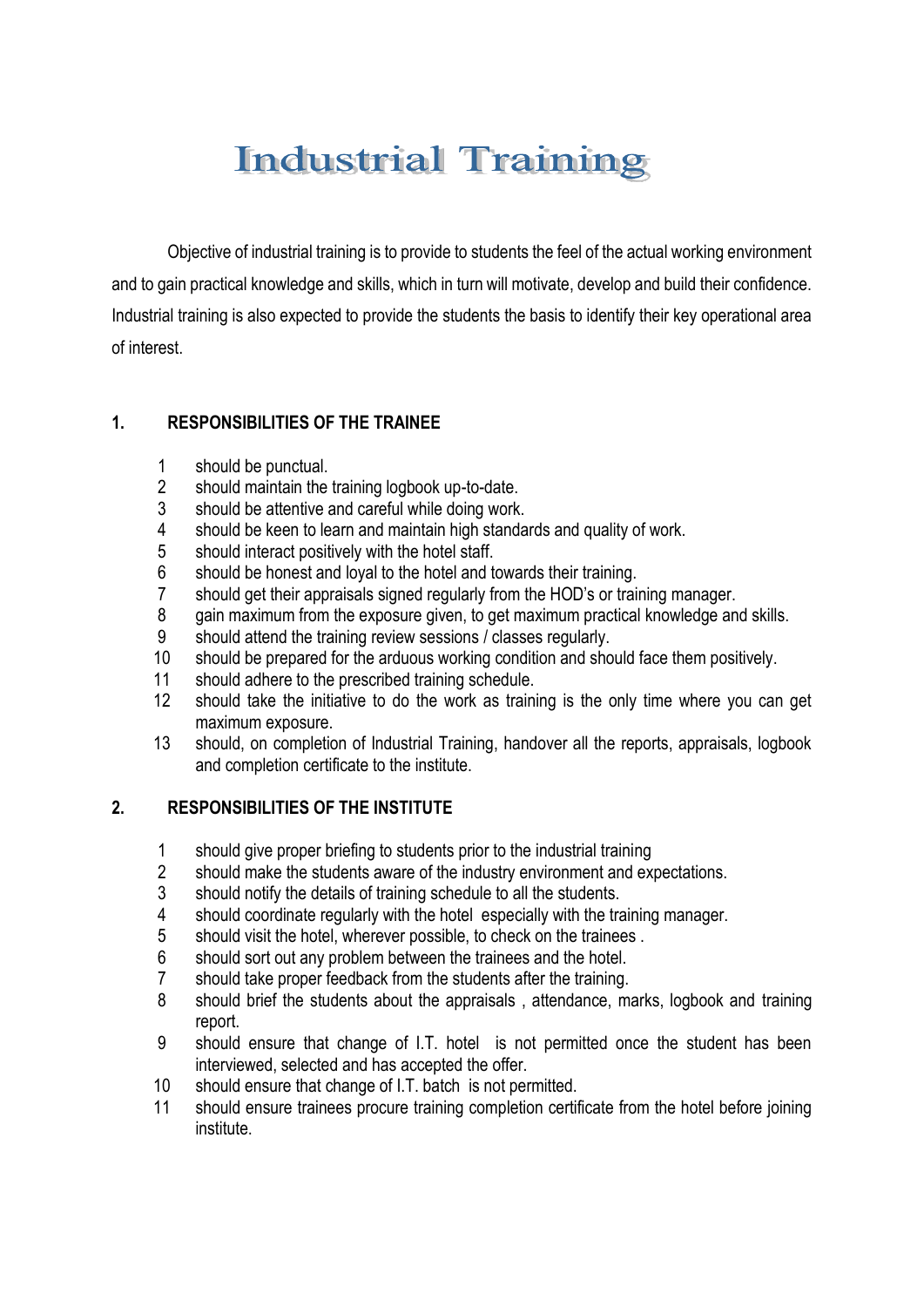## **3. RESPONSIBILITIES OF THE HOTEL**

**First exposure:** A young trainee's first industry exposure is likely to be the most influential in that person's career. If the managers / supervisors are unable or unwilling to develop the skills young trainees need to perform effectively, the latter will set lower standards than they are capable of achieving, their self-images will be impaired, and they will develop negative attitudes towards training, industry, and – in all probability – their own careers in the industry. Since the chances of building successful careers in the industry will decline, the trainees will leave in hope of finding other opportunities. **If on the other hand, first managers/supervisors help trainees achieve maximum potential, they will build the foundations for a successful career.**

## **Hotels:**

- 1. should give proper briefing session/orientation/induction prior to commencement of training.
- 2. should make a standardized training module for all trainees.
- 3. should strictly follow the structured training schedule.
- 4. should ensure cordial working conditions for the trainee.
- 5. should co-ordinate with the institute regarding training programme.
- 6. should be strict with the trainees regarding attendance during training.
- 7. should check with trainees regarding appraisals, training report, log book etc.
- 8. should inform the institute about truant trainees.
- 9. should allow the students to interact with the guest.
- 10. should specify industrial training's "Dos and Don'ts" for the trainee.
- 11. should ensure issue of completion certificate to trainees on the last day of training.

\* \* \* \* \*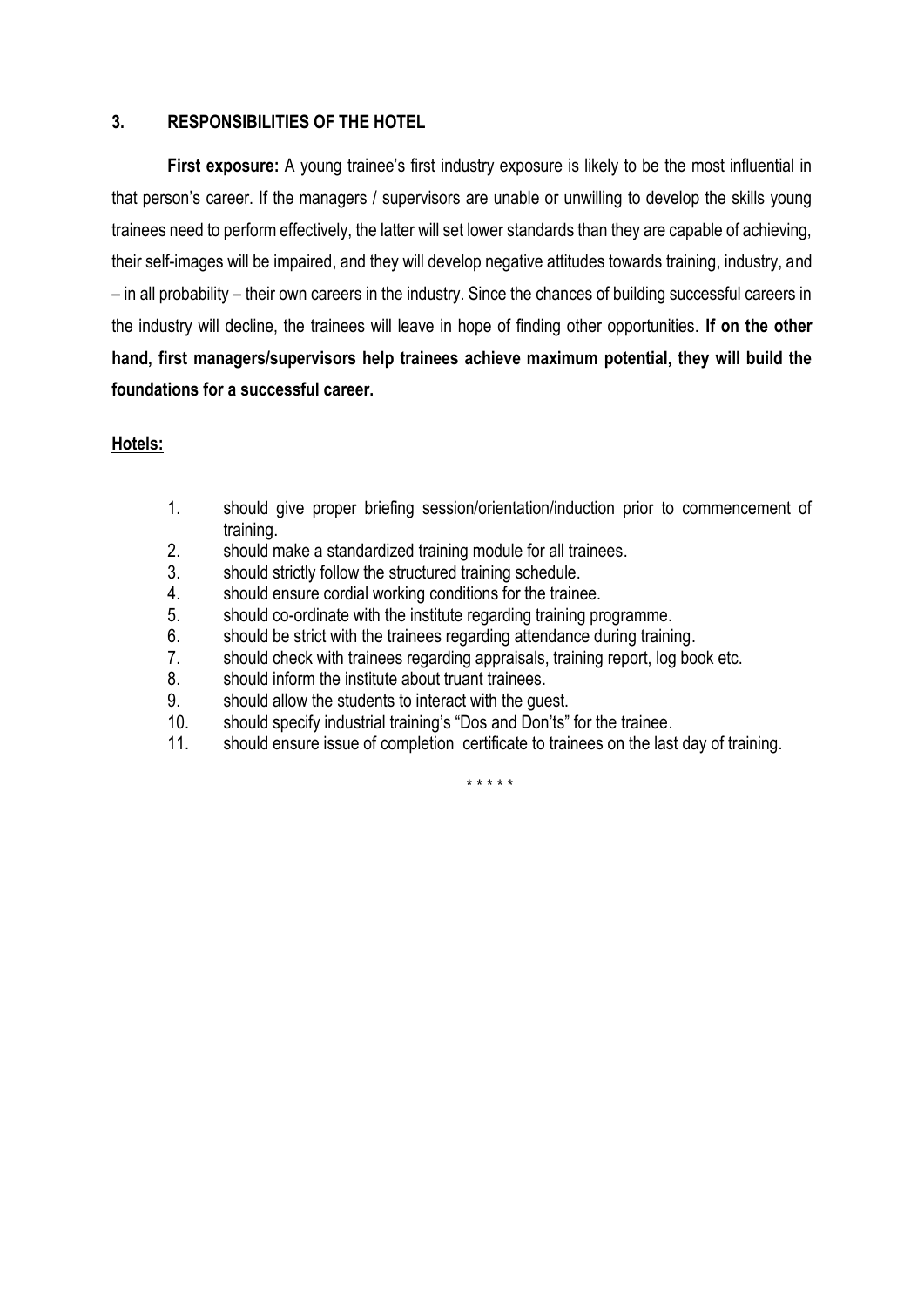# **Industrial Training**

# PERFORMANCE APPRAISAL FORM

**Institutes of Hotel Management & Catering Technology** 

| <b>Name of Student:</b>                                                                                                                                                                                                              | <b>NCHM&amp;CT Roll No:</b>                                                                                           |  |
|--------------------------------------------------------------------------------------------------------------------------------------------------------------------------------------------------------------------------------------|-----------------------------------------------------------------------------------------------------------------------|--|
| <b>Institute: IHM, and all analysis of the control of the control of the control of the control of the control of the control of the control of the control of the control of the control of the control of the control of the c</b> | Duration: 4 weeks (24 working days)                                                                                   |  |
| Name of the Hotel:                                                                                                                                                                                                                   | From: The Second Second Second Second Second Second Second Second Second Second Second Second Second Second Se<br>To: |  |
| Department: F&BS / FP / HK / FO                                                                                                                                                                                                      |                                                                                                                       |  |

#### **Appearance**

| Immaculate Appearance, Spotless uniform, Well groomed hair, Clean nails & hands |  |
|---------------------------------------------------------------------------------|--|
| Smart Appearance, Crisp uniform, Acceptable hair, Clean nails and hands         |  |
| Well Presented, Clean Uniform, Acceptable hair, Clean nails & hands             |  |
| Untidy hair, Creased ill kept uniform, Hands not clean at times                 |  |
| Dirty / dishevelled, Long / unkempt hair, Dirty hands & long nails              |  |

# **Punctuality / Attendance ( \_\_\_\_\_ days present out of 30 days)**

| On time, Well Prepared, Ready to commence task, Attendance Excellent | 100% |  |
|----------------------------------------------------------------------|------|--|
| On time, Lacks some preparation but copes well, Attendance Very good | 90%  |  |
| On time, Some disorganized aspects-just copes, Attendance Regular    | 80%  |  |
| Occasionally late, Disorganized approach, Attendance irregular       | 60%  |  |
| Frequently late, Not prepared, Frequently absent without excuse      | 50%  |  |

# **Ability to Communicate (Written / Oral)**

| Very confident, demonstrates outstanding confidence & ability both spoken/written |  |
|-----------------------------------------------------------------------------------|--|
| Confident, Delivers information                                                   |  |
| Communicates adequately, but lacks depth and confidence                           |  |
| Hesitant, lacks confidence in spoken / written communication                      |  |
| Very inanimate, unable to express in spoken or written work                       |  |

#### **Attitude to Colleagues / Customers**

| Wins / retains highest regard from colleagues has an outstanding rapport with clients | C |
|---------------------------------------------------------------------------------------|---|
| Polite, considerate and firm, well liked.                                             |   |
| Gets on well with most colleagues, Handles customers well.                            |   |
| Slow to mix, weak manners, is distant has insensitive approach to customers           |   |
| Does not mix, relate well with colleagues & customers                                 |   |

#### **Attitude to Supervision**

| Welcomes criticism, Acts on it, very co-operative                     |  |
|-----------------------------------------------------------------------|--|
| Readily accepts criticism and is noticeably willing to assist others. |  |
| Accepts criticism, but does not necessarily act on it.                |  |
| Takes criticism very personally, broods on it.                        |  |
| Persistently disregards criticism and goes own way.                   |  |